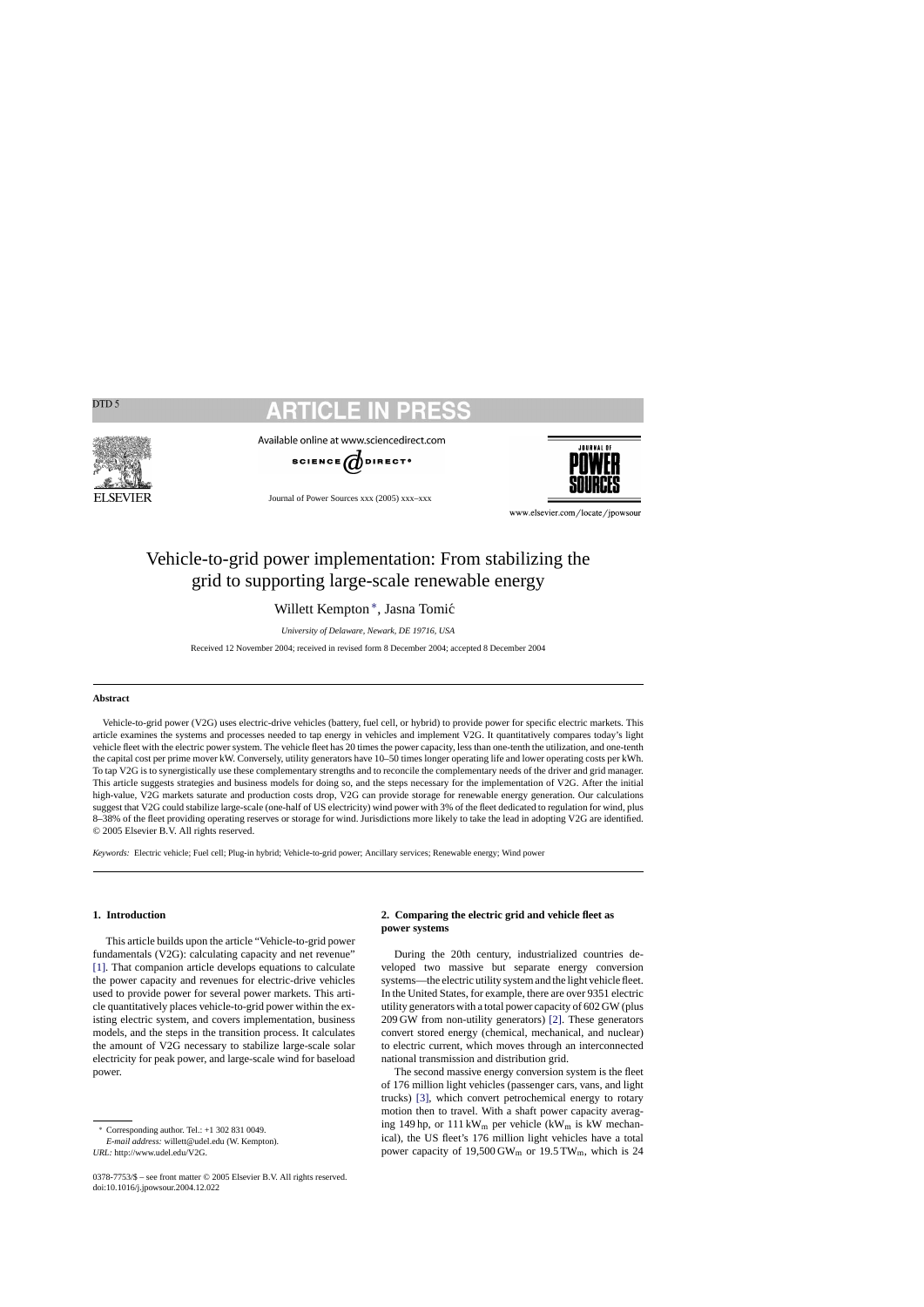<span id="page-1-0"></span>2 *W. Kempton, J. Tomi´c / Journal of Power Sources xxx (2005) xxx–xxx*

Table 1

Electric utility generation compared with the light vehicle fleet (for the US)

| Metric                            | Electric generation system                 | Current light vehicle fleet<br>(mechanical power) | Hypothetical fleet<br>with 25% EDVs  |
|-----------------------------------|--------------------------------------------|---------------------------------------------------|--------------------------------------|
| Number of units                   | $9351^a$                                   | $176,000,000$ <sup>t</sup>                        | 44,000,000                           |
| Average unit power (kW)           | 64,000                                     | 111 <sup>g</sup>                                  | 15 <sup>k</sup>                      |
| Total system power (GW)           | 602 <sup>b</sup>                           | 19.500 <sup>h</sup>                               | 660                                  |
| In-use                            | $57\%$ <sup>c</sup>                        | $4\%$ <sup>1</sup>                                | 4%                                   |
| Response time (off to full power) | Minutes to hours <sup>d</sup>              | Seconds                                           | Milliseconds to seconds <sup>1</sup> |
| Design lifetime (h)               | 80,000-200,000°                            | 3000                                              | >3000                                |
| Capital cost (per kW)             | US\$ 1000+                                 | US\$60 <sup>j</sup>                               | $US$10-200m$                         |
| Cost of electricity (US\$/kWh)    | .02–.09 average, .05–.80 peak <sup>e</sup> | n.a.                                              | $.05-.50n$                           |

<sup>a</sup> From [\[6\]; t](#page-13-0)his table uses utility generators only because those figures are more complete. Non-utility generation is approximately another 209 GW capacity.

<sup>b</sup> From [\[7\].](#page-13-0)

<sup>c</sup> 3015 × 10<sup>6</sup> MWh/year [\[7\]](#page-13-0)  $\div$  (602,000 MW × 365 days × 24 h per day) = 0.57. <sup>d</sup> Gas turbines about 10–15 min, large coal and nuclear several hours to 1 day.

<sup>e</sup> We approximate cost via wholesale electricity trading in 1999 regional markets (most recent tabulation by EIA in US\$/MWh converted to US\$/kWh here). Monthly average prices on the PJM spot market ranged from 1.7 to 9.0 ¢/kWh. Each month's peak hour ranged from US\$ .047 to 1.08/kWh, with peak hourly prices above 80 ¢/kWh for 5 of the 12 months. California and New England exchanges were in similar ranges [\[7\].](#page-13-0)

**From [\[3\].](#page-13-0)** 

<sup>g</sup> kW of mechanical power, e.g., 149 hp (111 kW<sub>m</sub>), based on average power of new light vehicles sold in 1993 [\[8\]. T](#page-13-0)he available sales-weighted horsepower figure for 1993 models is an imperfect approximation of the current fleet with an average age of 8 years.

176,000,000 units  $\times$  111 kW<sub>m</sub> per unit.<br>Average time spent driving per driver is 59.5 min/day, the ratio of licensed drivers to vehicles is 1.0 [\[3\], s](#page-13-0)o vehicle in-use fraction is 59.5/(24  $\times$  60) = 0.041, about 4%.

<sup>j</sup> Cost per kWh<sub>m</sub> of drive train only, not whole vehicle [\[9\].](#page-13-0)<br><sup>k</sup> Full-sized EDVs can generate bursts of 50–100 kW on-board, but we limit our analytical assumptions to just 15 kW due to limits on building wiring capacit See [Appendix A](#page-11-0) and [\[1\].](#page-13-0)

<sup>1</sup> Milliseconds for battery EDV,  $1-2$  s for hybrid or fuel cell EDV.

m Incremental capital costs to add V2G to an EDV are given in [\[10\], r](#page-13-0)ange reflects differences among battery, hybrid, and fuel cell vehicles. Formulae for calculating these figures are in [\[1\]. N](#page-13-0)ot included in this figure: capital cost of the vehicle itself is attributed to the transportation function; cost of additional wear on the vehicle due to V2G, which is calculated and included in the "cost of electricity" row of table.

<sup>n</sup> Calculated from fuel consumption, losses, wear on the vehicle, and/or battery depletion [\[1,11\].](#page-13-0)

 $\degree$  A gas turbine peaking plant might have a 20-year design lifetime, intended to be run 4000 h/year for design life of 80,000 h. A large coal plant with a design lifetime of 30 years, operated at 75% capacity factor or approximately 8000 h/year would have a lifetime of about 200,000 h [\[12,7\].](#page-13-0)

times the power capacity of the entire electric generation system.

Why is it relevant to compare the power of the light vehicle fleet with the power of the grid? The automotive industry is beginning its shift to electric-drive vehicles (EDVs) ("electric-drive vehicles" use an electric motor to drive the wheels—whether the vehicle's electricity comes from a battery, a fuel cell, or a hybrid combining a gasoline engine with a generator). The utility industry is beginning its shift to renewable energy. This article will argue that the economics and management of energy and power in the light vehicle and electric systems will make their convergence compelling in the early decades of the 21st century. We envision three forms of convergence: (1) the vehicle fleet will provide electricity storage and quick-response generation to the electric grid, (2) electricity will complement or displace liquid fuel as an energy carrier for a steadily increasing fraction of the vehicle fleet, and (3) automated controls will optimize power transfers between these two systems, taking into account their dif-ferent but compatible needs for power by time-of-day [\[4,5\].](#page-13-0)<sup>1</sup>

Table 1 compares the electric generation system with today's vehicle fleet, and with a hypothetical future fleet comprised of one-fourth EDVs (one-fourth is 44 million EDVs in a national fleet of 176 million light vehicles). The electric grid and the light vehicle fleet are rarely analyzed together, or even measured with the same metrics. Table 1 puts the current vehicle fleet in the second data column for comparison, although of course the current fleet's dispersed mechanical shaft power cannot be transmitted or aggregated in any practical way. A hypothetical future fleet consisting of one-fourth EDVs is compared in the rightmost column of Table 1. Onefourth is used for illustration, because it could provide electrical power approximately equal to all US utility generation; it is also a plausible intermediate-term fraction to be electric drive.

Table 1 shows that when just one-fourth of the US light vehicle fleet has converted to electric drive, it would rival the electricity generation power capacity of the entire utility system. Capital costs to tap vehicle electricity are one to two orders of magnitude lower than building power plants. The average per kWh cost of vehicle electricity is considerably higher and design lifetimes are one to two orders of magnitude lower, but the critical insight of our analysis is that vehicle electricity is competitive in specific electricity markets.

 $1$ . The third form of integration, two-way flow of energy and information from distributed energy resources to the power grid, is envisioned by the EPRI "Roadmap" [\[4\]](#page-13-0) and is already being standardized in IEC 61850 as part of the Distributed Energy Resources Object Model (DER-OM) by IEC [\[5\].](#page-13-0)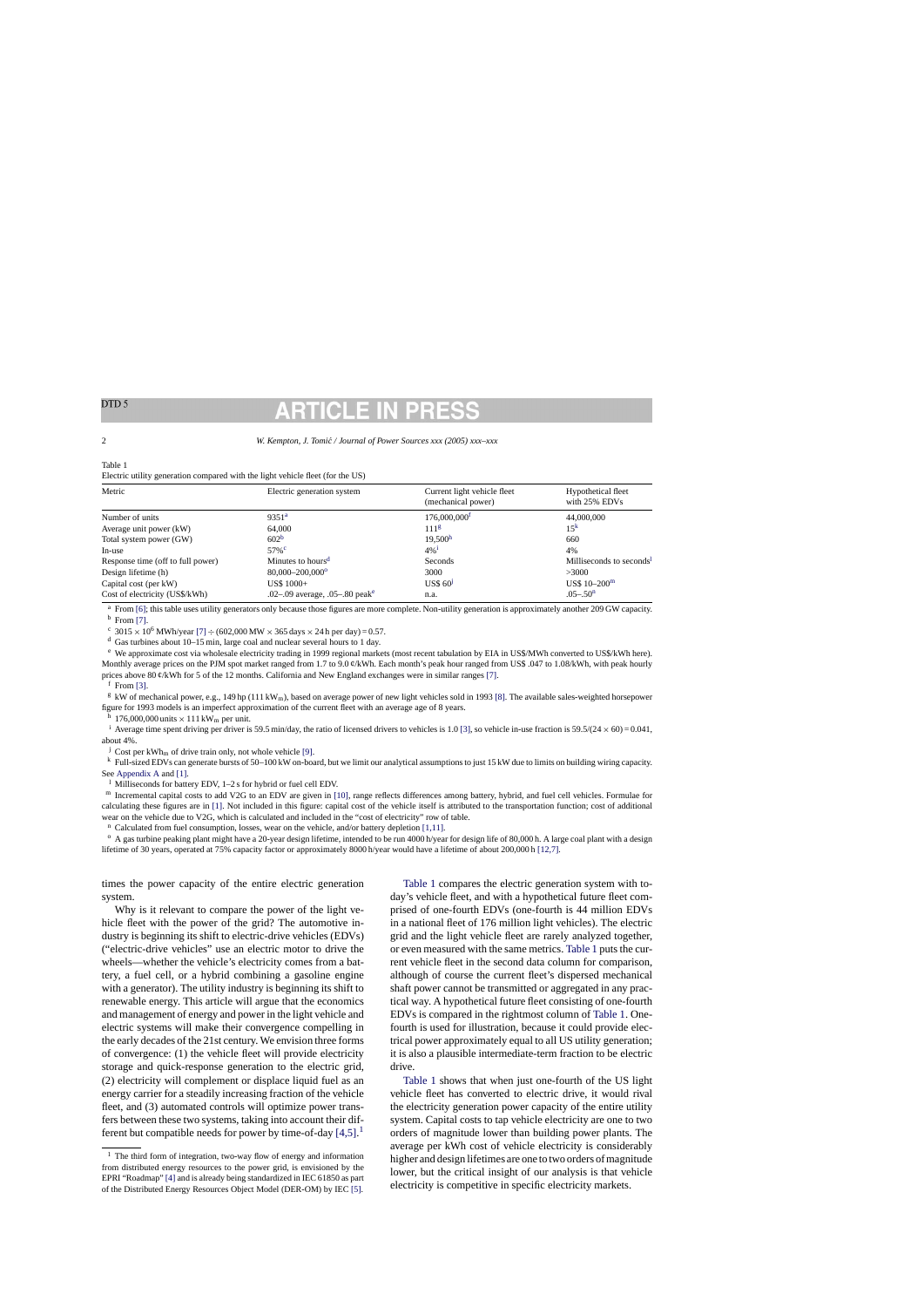In this article, we move beyond[Table 1's](#page-1-0) gross comparison of the amount of electric services vehicles might provide to the grid, to develop an understanding of how vehicles would actually do so.

### **3. Types of vehicles and types of power markets**

We review distinctions among EDV types and power markets very briefly in this section to make this article readable independently from the more detailed discussion of these in our companion article [\[1\].](#page-13-0) The three vehicle types are: (1) fuel cell, which produces electricity on-board from a fuel, such as hydrogen, (2) battery, which stores power from the electric grid in an electrochemical cell, and (3) hybrid, which produces electricity on-board from an internal combustion engine turning a generator. Most relevant to V2G among the many possible hybrid designs is the "plug-in hybrid", which has a grid connection, allowing recharge from the grid as well as from fuel, and larger electrical components to allow driving in electric-only mode [\[13–15\]. O](#page-13-0)ur companion article quantitatively analyzes the power capacity, and the economic costs and benefits, for each of the three vehicle types selling into four power markets.

The four power markets relevant to V2G, in very brief review, are baseload, peak, spinning reserves, and regulation. Baseload power is the "bulk" power generation that is running most of the time. Peak power is used during times of predictable highest demand, for example, on hot summer afternoons, when maximum air conditioning is running. The other two forms of power are less well known. Spinning reserves are supplied by generators set-up and ready to respond quickly in case of failures (whether equipment failure or failure of a power supplier to meet contract requirements). They would typically be called, say, 20 times per year; a typical duration is 10 min but must be able to last up to 1 h (spinning reserves are the fastest-response and highest-value component of the more general electric market for "operating reserves"). Regulation is used to keep the frequency and voltage steady, they are called for only one up to a few minutes at a time, but might be called 400 times per day (again, terminology and operating rules vary somewhat across jurisdictions); spinning reserves and regulation are paid in part for just being available, a 'capacity payment' per hour available; baseload and peak are paid only per kWh generated.

Our companion article presents example calculations suggesting, for the vehicle and power markets examined, that  $V2G(1)$  is not suitable for baseload power; (2) it may be suitable for peak power in some cases; (3) it is competitive for spinning reserves; (4) it is highly competitive for regulation. These example calculations, although needing replication across a wider range of markets, vehicles, and assumptions, are consistent with an inspection of [Table 1.](#page-1-0) Continuous, bulk electricity can better be provided by large power plants because they last longer and cost less per kWh. But electricdrive vehicles, with their fast response and low capital

costs, appear to be a better match for the quick-response, short-duration, electric services, such as spinning reserves and regulation. These constitute, for example, in the US, 5–10% of electric generation costs, or about US\$ 10 billion/ year [\[16\].](#page-13-0)

A future form of electricity provision, not now formalized into separate markets, is storage and backup power for renewable energy. The needed storage differs depending on the type of renewable energy. Solar energy has a fairly regular diurnal cycle, and solar energy output peaks roughly 4 h before peak load demand. Wind energy is more erratic, less predictable, and more geographically determined; any one site may be low for several days, but a group of sites over a larger area is steadier. These renewable energy backup characteristics are analyzed in this article and matched to V2G.

## **4. Strategies to reconcile the needs of the driver and grid operator**

Central to the viability of V2G are the needs and desired functions of the two human parties—the driver and the grid operator. The driver needs enough stored energy on-board (electric charge or fuel) for driving needs. The grid operator needs power generation to be turned on and off at precise times. Three strategies for V2G can resolve potential conflicts: (1) add extra energy storage to vehicle, (2) draw V2G from fleets with scheduled usage, and (3) use intelligent controls for complementary needs.

The first strategy, extra storage, is a "brute force" strategy. In this approach, the vehicle designer goes beyond the storage requirements for driving and adds on extra storage for grid support say more batteries or a larger  $H_2$  tank. The problem is that extra storage on the vehicle increases cost and vehicle weight. Economically, the reason V2G makes sense is because the storage system is purchased for the transportation function, yet is idle 96% of the time [\[17\]. I](#page-13-0)f storage must be added for V2G, 100% of the cost of that storage must be attributed to grid management, leaving little economic advantage of V2G over centralized storage owned and managed by a power company. Thus, we do not further consider the brute force strategy of adding extra storage just for V2G.

The second strategy, fleet management, draws V2G only from vehicles with known, fixed schedules. For example, a fleet of delivery vehicles might be in use 9:00 a.m. to 5:00 p.m. They could then predictably be used for V2G most or all of the remaining 16 h of the day. For example, our preliminary investigation with the grid operator in the Mid-Atlantic US (PJM) suggests that a garage of 100 fleet vehicles with 15 kW V2G could meet PJM's requirements of a 1 MW provider of regulation, with minimal or no need for rule changes (discussed subsequently). Another example might be a warehouse with forklifts, again operating on a predictable schedule. Although some warehouses operate almost continuously (with battery swapping), many others run forklifts for a single 8-h shift, or only once every several days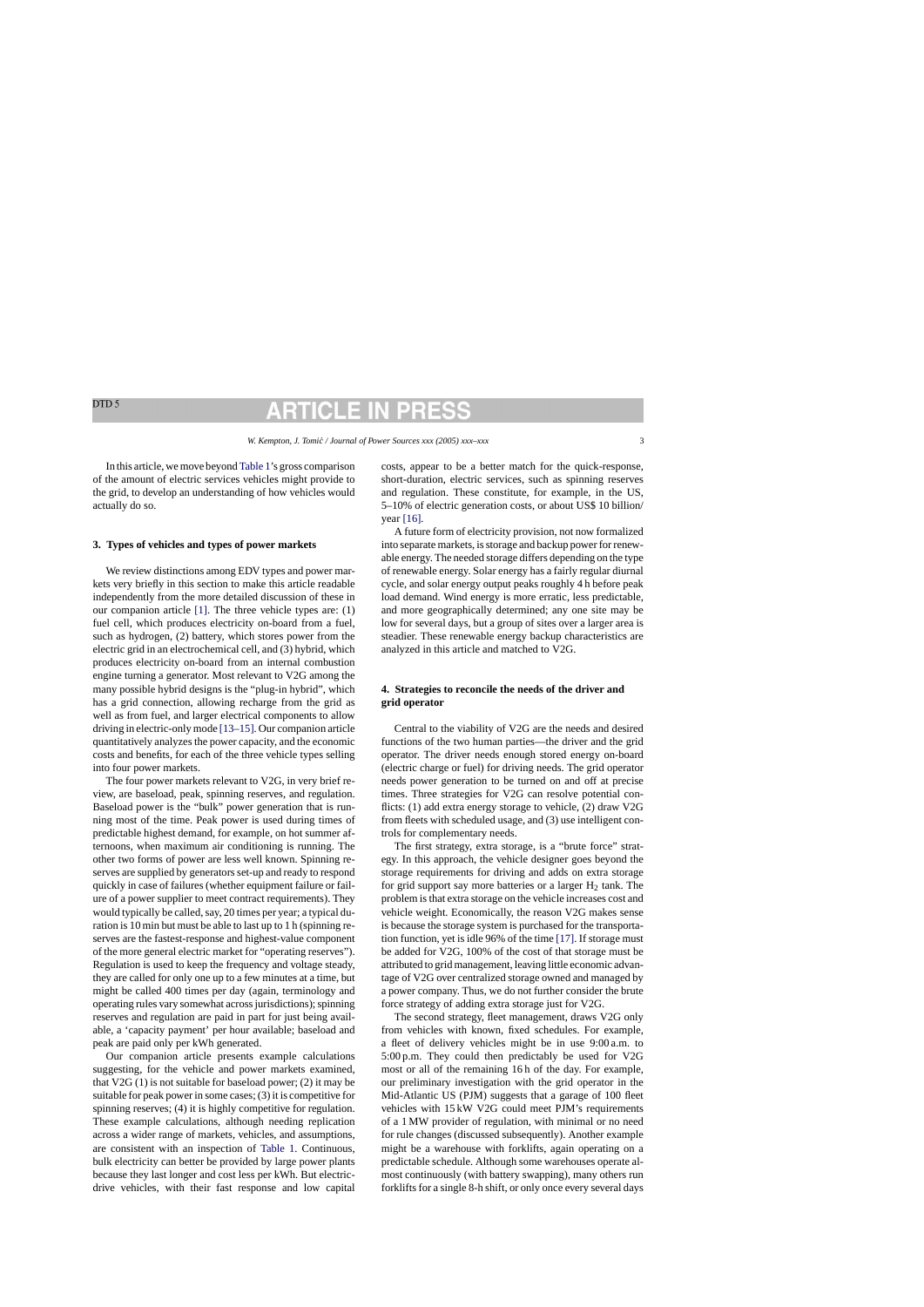# CI.

according to bulk delivery schedules. Fleets are good candidates for initial V2G installations, and our analysis suggests that their economics are very attractive [\[18\]. W](#page-13-0)e discuss fleets further in the sections on business models and transition steps.

Although the second strategy, using fleets, appears to be a good initial area for V2G, the combined markets for V2G are many times larger than total fleet vehicles. Thus, to realize the full potential of V2G, we need a third strategy so that non-fleet vehicles can also participate.

The third strategy, intelligent controls for complimentary needs, is the one we primarily investigate. One central insight of our work on V2G is that the needs of the light vehicle operator and the grid operator are complementary. Their needs differ in time, predictability, and in the fundamental difference between energy and power. The vehicle operator needs stored energy in one particular vehicle at one fairly predictable time—when a trip begins. The grid operator needs power (instantaneous flow from a source or sometimes, to a sink), possibly at multiple times, but does not care which power plant (or which V2G vehicles) that power comes from. Most driving times are fairly predictable, regulation and spinning reserves calls are unpredictable. How are these two reconciled?

An early suggestion by Kempton and Letendre [\[17\]](#page-13-0) for managing complementary needs was a dashboard control that the driver would set according to normal or anticipated driving time and distance. Then, the on-board V2G control system could run V2G when needed by the grid operator, as long as the vehicle storage is always sufficient for the driver-specified trip at the driver-specified time. Some drivers may find that the "next trip" settings require too much planning and attention. If so, an alternative would be for the vehicle to "learn" driving patterns for, say, a few weeks before beginning V2G service. Then, the user controls could be simplified to a single button: an override. For example, a driver expecting unusual trip times or expecting to drive longer than normal distances could push a 24-h override. In a fueled vehicle, the override would prohibit fuel use for V2G, while in a battery vehicle, it would charge at full speed whenever plugged in for the next 24 h. In either case, the override maximizes range at the cost of foregone V2G revenue for that 24 h time period.

Some additional flexibility is possible with plug-in hybrids as long as the fuel storage is sufficient to meet driver-specified minimum range—the battery could swing from full to empty, as the plug-in hybrid can still operate on fuel only.

A rather different type of complementary need is between the grid operator and the home resident (often the same individual as the driver, but we are analyzing roles and needs). When grid power is down, the grid has no need for regulation or spinning reserves, but the homeowner wants emergency backup power. A time lag before power restoration—even the time lag of driving back home from an errand—is tolerable (more tolerable in homes than businesses). Our backof-the-envelope calculations comparing employee shifts, vehicle parking intervals at work and lags to backup suggest that vehicles in commercial lots could not be relied on to

meet fast-response commercial-level "24–7" backup power reliability, because, depending on shifts, there might not be sufficient vehicles on-site when grid power fails (this merits more systematic analysis, since commercial power failures cost an estimated 1% of GDP or US\$ 100 billion/year in the US [\[4\]\).](#page-13-0) Thus, we see the same equipment built for V2G as potentially also serving the home, but probably not commercial, emergency power. Any EDVs, battery or fueled, could serve a few hours of emergency power (or days if restricted to refrigeration and a few lights); for long outages, fuel cell, and plug-in hybrids have the advantage of being able to be driven out to refuel. The duration and power that vehicle emergency power would provide can be computed using the equations for spinning reserves from our companion paper [\[1\]. D](#page-13-0)espite the expected merits of emergency power, we do not consider it further here.

Regarding V2G, the complementary-needs strategy whether the driver sets a needed range or a smart vehicle learns driving patterns—results in the grid operator using aggregate V2G whenever needed, yet each vehicle is tapped only within the constraints of the driver's specified schedule and driving needs.

### **5. Business models**

We now consider several business models that have been proposed for V2G [\[1,17,36\].](#page-13-0) The business models are overlays on the strategies above, specifying the types of institutions and financial transactions that would make V2G profitable for a business.

Under current rules, most large generators contract with the grid operators to provide spinning reserves or regulation, typically with a minimum of 1 MW quantities. During the time of that contract, the grid operator sends a signal when the electrical service is needed, and pays a single entity for the contract as well as for power actually generated (within vertically integrated utilities—which own generation, grid management and distribution—this power flows without market transactions, and often without any accounting of the true costs to provide it). With V2G operating under these rules, if each vehicle provided 15 kW, a 1 MW contract would require 67 vehicles available. To allow some vehicles being low on fuel or charge, being maintained, or being in use off hours, we use a rough multiplier of 1.5. Thus, a fleet of 100 vehicles, 15 kW each, should be able to bid 1 MW contracts during non-driving hours.

A first business model, corresponding to the "fleet management" strategy above, is that the fleet operator sells V2G—the same party both manages time availability of fleet use for transportation and sells ancillary services directly to the grid operator [\[18\].](#page-13-0) A single fleet in a single location simplifies the on-board electronics, and certified metering of power output would not be needed at the vehicle level, only for the fleet parking structure. To a grid operator accustomed to power plants feeding power into a single fixed location on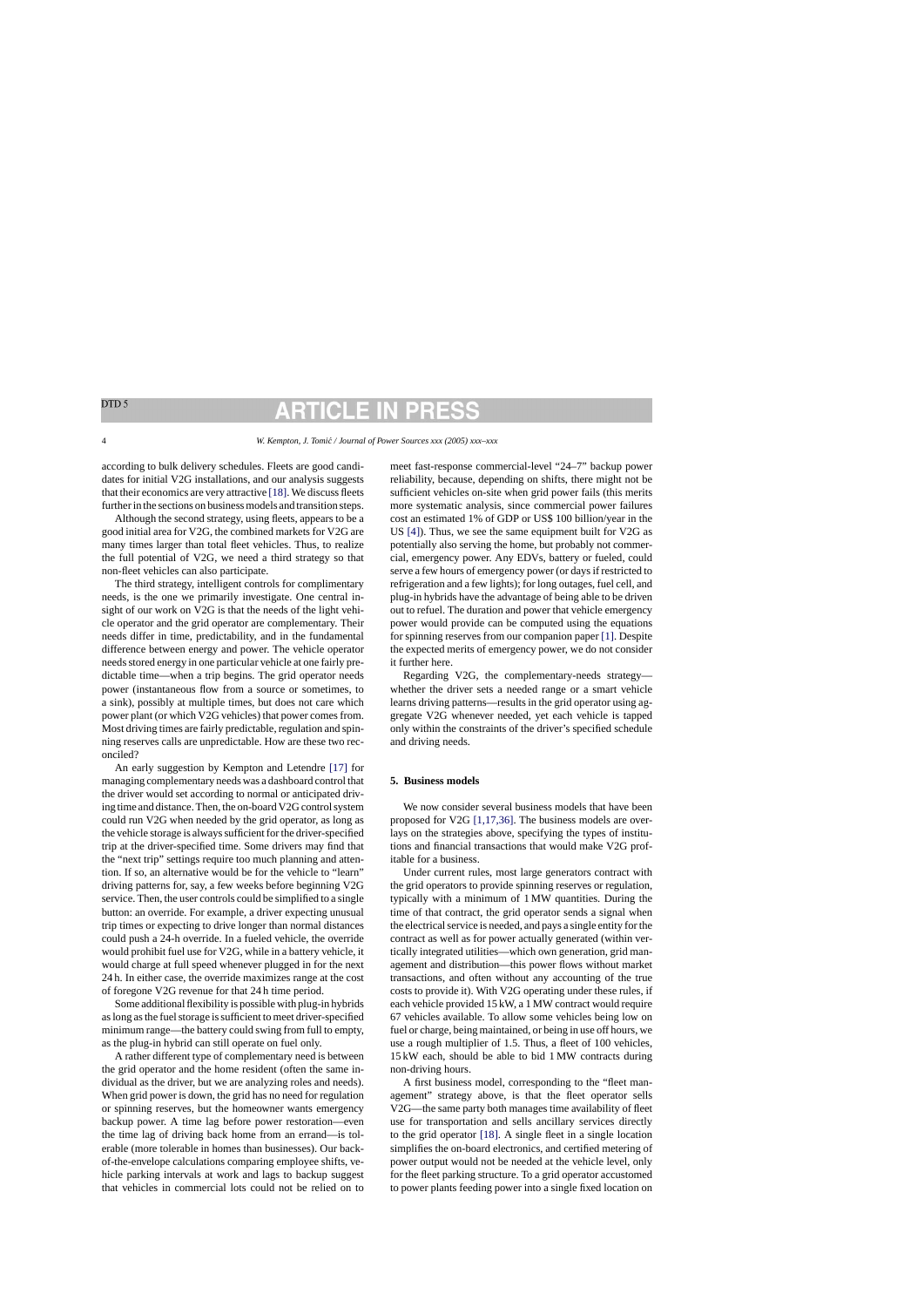the transmission network, a garage of vehicles looks more familiar and comfortable than dispersed vehicles. The fleet operator has a standard ancillary service contract and automatic generation control (AGC) controlled by the grid operator.

A second business model is to draw power from dispersed vehicles but within an existing business relationship. The obvious existing business relationship is with the retail power delivery company (the company known by consumers as "the electric utility"). This company could expand their business from selling retail electricity to also purchasing V2G power (a model first proposed in [\[17\]\).](#page-13-0) They would contract to buy V2G from hundreds or thousands of individual vehicle owners and sell 1 MW blocks to the regional power market. The aggregator would have no direct control over operating schedules of individual vehicles, but would provide financial incentives to stay plugged in when possible. Power availability would be highly reliable in the statistical aggregate. The retail power delivery company would incorporate payments for V2G into the existing electricity billing, resulting in lower net payments from customers to the power delivery company. Correspondingly, the power delivery company would charge the regional power market (e.g., the regional ISO) for the aggregated V2G (e.g., as regulation). Here, the existing relationships with the customer and with the regional power market are leveraged for the new V2G product.

A third business model derives from the second—an independent party rather than retail power delivery company serves as the aggregator of individual vehicles [\[1,36\].](#page-13-0) A number of parties might want to serve as aggregators: an automobile manufacturer or automotive service organization, who are increasingly using on-vehicle telematics to deliver information services between repairs; a battery manufacturer/distributor, who could provide "free battery replacement" for battery EDVs in exchange for reaping most or all of the profit from the V2G; a cell phone network provider, who might provide the communications functions and whose business expertise focuses on automated tracking and billing of many small transactions distributed over space and time—cell phone networking is a business similar to V2G in communications, control, value per transaction, and billing. Or, the aggregator could be a distributed generation manager, who today coordinates power from 5 to 10 small (100–500 kW) generators, and would extend this expertise to coordinate thousands of vehicles of 10–20 kW each. The former is now often coordinated via human-to-human telephone calls to 5 or 10 managers, whereas the switching on and off of individual vehicles for V2G, and commensurate billing, would of course be automated.

#### **6. Dispatch of vehicles**

Regardless of business model, if there is a complementaryneeds strategy (either for a commercial fleet or for dispersed vehicles), we need to manage the vehicles' on-board storage. In management of power plants, "dispatch" refers to the timing and control of power plants, turning them on and off to match system needs. We extend the term here to refer to the same strategic control of vehicles in order to meet both driving needs and grid management needs.

#### *6.1. Dispatch to match vehicle type*

For power plants, dispatch is based on operating costs, time required to come on-line, etc. For V2G dispatch of vehicles, in addition to the consideration of driver needs (expected next trip, etc.), an aggregator would also dispatch individual vehicles to maximize efficiency and minimize wear on the vehicles. These considerations lead to opposite dispatch strategies for vehicles with combustion engines (hybrid running in motor-generator mode) versus vehicles with electrochemical power plants (battery vehicles, fuel cell vehicles, and hybrids that are running V2G from battery only).

For vehicles with combustion engines (i.e., a hybrid providing V2G via motor-generator), optimum dispatch would be with each vehicle running at maximum power (given vehicle limits, such as cooling when stationary, power line capacity, etc.). This is because of the overhead of operating the prime mover, e.g., one motor running near full load (e.g. 15–25 kW) is more efficient than two running at one-half load or three running at one-third load. Running near full load maximizes electrical output unit of fuel consumed, and minimizes wear per unit electricity produced. Operationally, minimizing the number of combustion engines turned on at any one time may also improve safety and convenience. In choosing which vehicles to dispatch, per the complementary-needs strategy, dispatch would be in order of vehicles with the fullest tank first, or more precisely, dispatch first vehicles with the most fuel above the driver-anticipated need.

With electrochemical vehicles (battery and fuel cell), lower power levels both minimize wear and maximize efficiency. Battery wear is a function of kWh throughput, depth of discharge (as discussed in our companion article), and overheating (running high-current discharging or charging long enough to heat the battery, especially in hot weather) [\[19\].](#page-13-0) Fuel cell efficiency increases and wear decreases at lower current densities, although the latter is not yet fully investigated [\[20\].](#page-13-0) Each of these factors militates for dispatch of many battery or fuel cell vehicles at partial load, rather than fewer vehicles at full load.

#### *6.2. Dispatch to match power market*

Dispatch would be managed somewhat differently for regulation and spinning reserves, and differently again for storage of intermittent renewable energy. In all these cases, the level of storage in the vehicle is being managed to match the power market. For the fueled vehicles (fuel cell and hybrid running motor-generator), the best strategy is always to have as much fuel as possible and does not require further discussion. Here, we discuss dispatch for battery vehicles (including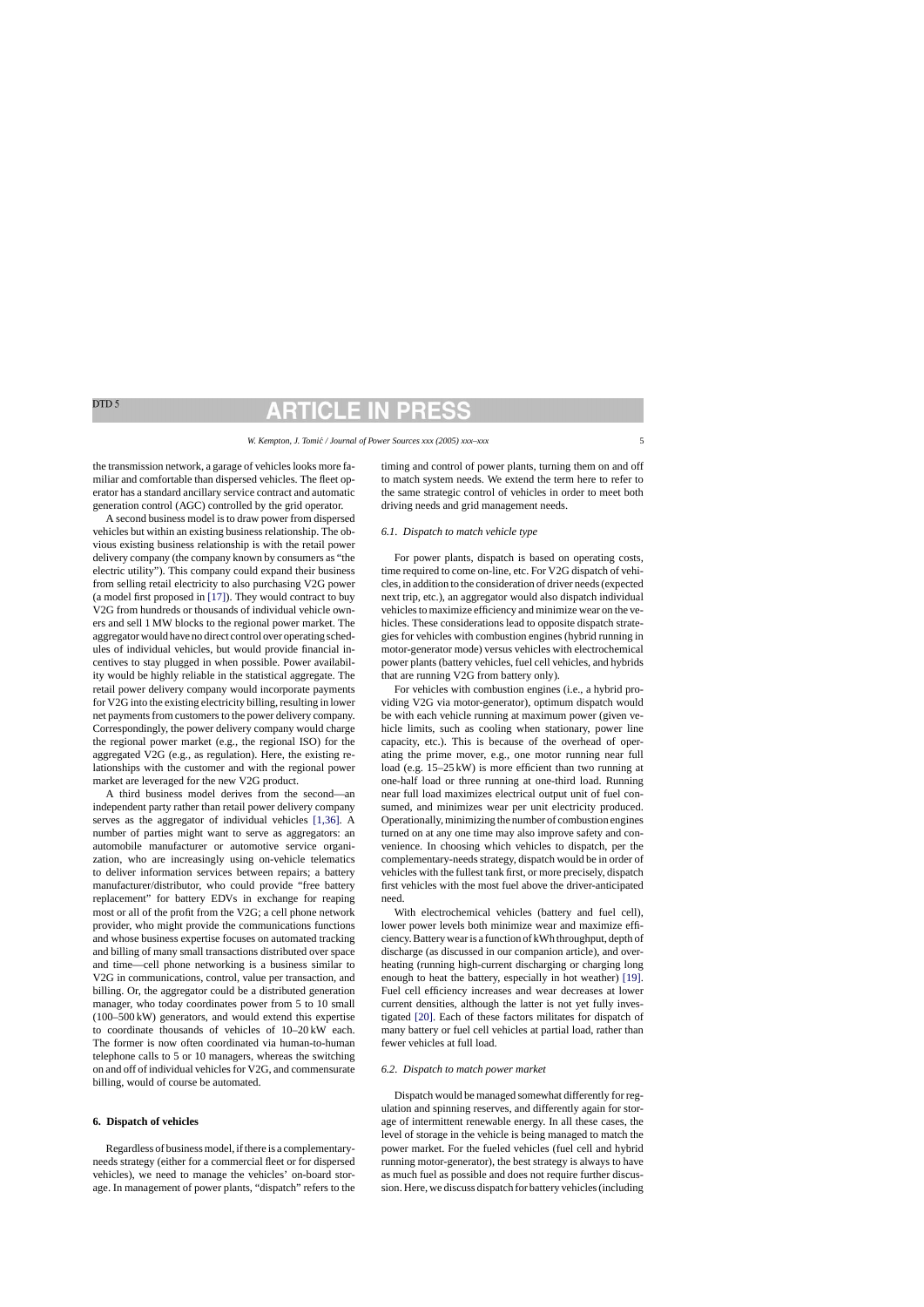## TOT E

plug-in hybrids running V2G from battery only), which offer additional opportunities.

For spinning reserves, having the battery storage filled is always best. For regulation, assuming that both regulation up and regulation down are being sold, a partially charged state is best. Fully charged, the vehicle cannot sell regulation down; empty, it cannot sell regulation up. Thus, one dispatch strategy upon returning from driving at a mid-charged level is for the vehicle to sell regulation up and down initially and then shift to straight charging or regulation down only, to charge the battery to prepare for the next trip. In fact, a simplified variant of V2G is regulation down only, as a means of obtaining revenue while charging. $<sup>2</sup>$  This charges at a substantially</sup> slower rate, specifically, at the ratio  $R_{d-c}$ , which we estimate to be about 8% [\[1\].](#page-13-0)

### **7. Renewable energy storage and backup**

The most important role for V2G may ultimately be in emerging power markets to support renewable energy. The two largest renewable sources likely to be widely used in the near future, photovoltaic (PV) and wind turbines, are both intermittent.<sup>3</sup> At low levels of penetration, the intermittency of renewable energy can be handled by existing mechanisms for managing load and supply fluctuations. However, as renewable energy exceeds 10–30% of the power supply, additional resources are needed to match the fluctuating supply to the already fluctuating load [\[21\].](#page-13-0) Intermittency can be managed either by backup or storage. "Backup" refers to generators that can be turned on to provide power when the renewable source is insufficient. "Storage" has the advantage of additionally being able to absorb excess power, but adds the constraint that giving back power is duration-limited (as is absorbing it).

In terms of V2G, backup can be provided by the fueled vehicles (fuel cell and hybrid running motor-generator). Storage can be provided by the battery vehicle and the plug-in hybrid running V2G from its battery. Could hydrogen-powered fuel cell vehicles be considered electrical storage, if the hydrogen is produced by electrolysis? Because of round-trip losses of conversions in the path electricity–electrolysis–hydrogenstorage–small fuel cell–electricity, approximately 75% losses for electrolytic hydrogen versus 25% for battery [\[22\], r](#page-13-0)oundtrip electrolytic hydrogen appears to be too inefficient to be practical as storage. The engineering distinction corresponds to relative economic advantage from shorter versus longer power flows and the difference between energy payment and capacity payment from Eq.  $(5)$  in [\[1\].](#page-13-0)

Next, we perform calculations to quantitatively evaluate V2G's potential for supporting intermittent renewable electricity. For illustration, we assume very large penetrations, e.g., PV providing most US peak power, and wind providing one-half of total US electrical energy. We express the US results as percentages of the vehicle fleet required, so our percentage results would be approximately the same across OECD countries with similar proportions of electricity to vehicle fleet size.

For PV, the solar resource has a fairly predictable daily cycle. The daily solar cycle precedes the load peak by a few hours—PV peak power is at solar noon, load peak is midto late afternoon. Thus, a simple strategy to integrate PV into the grid is to meet peak load by storing from the solar peak to the load peak. The storage required for PV to be assured of meeting peak power needs is called the "minimum buffer storage requirement", or MBSR [\[23\].](#page-13-0) Current rules in California, for example, qualify PV as firm capacity, if there is MBSR of 0.75–1.0 h. Thus, to qualify a 1 MW solar PV plant as firm peak capacity would require 750 kWh to 1 MWh of V2G. Calculating vehicle power output (*P*vehicle) from Eq. (3) and assumptions from our companion paper [\[1\],](#page-13-0) a RAV4 EV could store or release 7 kW over a 1-h period. Thus, a 1 MW solar PV plant requiring 1.0 MSBR could be met with 143 RAV4s. At a national level, US electrical capacity is 811 GW (from [Table 1, i](#page-1-0)ncluding utility and nonutility). Assuming that one-fifth were PV for peaking, at 1.0 MBSR, firm capacity credit would require 162 GW available from V2G. At 7 kW per vehicle, this could be met by 23 million V2G vehicles available, about 13% of the fleet; if we assume that only one-half of the contracted vehicles are available when needed, we would want 26% of the fleet under V2G contract.

Wind power is more complex. Wind fluctuates, and it cannot be turned up when electric demand increases. Some textbook treatments of wind describe storage as if it would be built and dedicated to match wind installations and their fluctuations [\[24\].](#page-13-0) But this mechanistic dedicated storage approach does not reflect the ways in which electrical grids are already set-up to handle intermittency problems (power plant failures, fluctuations in load, etc.). In [Table 2,](#page-6-0) we map textbook wind "storage intervals" in the first three columns, to our suggested match of each interval with electric markets and strategies, in the rightmost column.

[Table 2](#page-6-0) illustrates that existing markets apply precisely to storage interval 1 (regulation, some spinning reserves or intrahour adjustments), storage interval 2 (operating reserves), and to part of interval 3. Our ordering of the utility strategies for interval 3 is deliberate, that is, we expect that storage at this interval is minimized most economically by more widelyspaced wind generation with transmission lines connecting them (discussed shortly), followed by operating reserves and load management (e.g., interruptible rates for industrial customers), followed by storage dedicated to the wind facilities

<sup>&</sup>lt;sup>2</sup> In electricity flow, regulation down only could be called "grid-to-vehicle" power, but the vehicle is in fact providing service to the grid. Thus, we refer to this case as V2G also.

<sup>&</sup>lt;sup>3</sup> Another solar electric source, central-tower concentrating, is now more economically competitive than PV for utility-scale generation, but is more geographically limited. It contains inherent storage of 2–4 h in the transfer fluid's thermal mass, so additional storage from V2G would be less important to this technology.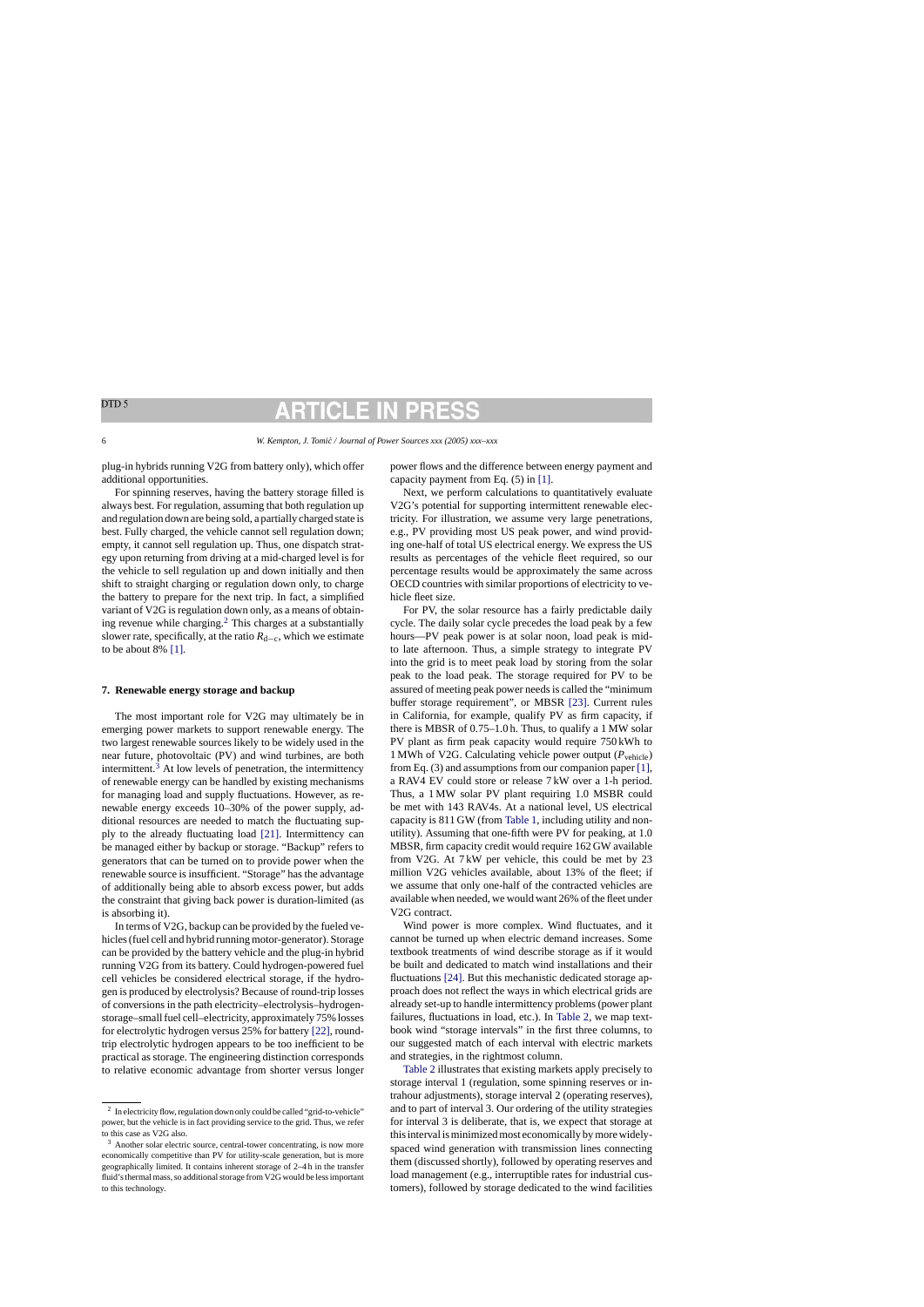*W. Kempton, J. Tomić / Journal of Power Sources xxx (2005) xxx–xxx* 7

<span id="page-6-0"></span>Table 2 Meeting wind storage needs with electric markets and strategic management

| Storage interval | Time range     | Cause of fluctuation                | Suggested electric market or strategy                                                                                                           |
|------------------|----------------|-------------------------------------|-------------------------------------------------------------------------------------------------------------------------------------------------|
|                  | Minute to hour | Gusts, weather                      | Regulation, some intrahour adjustments or spinning reserves                                                                                     |
| 2                | Hour to day    | Weather and daily thermal cycles    | Operating reserves (spinning and non-spinning reserves)                                                                                         |
| 3                | 1–4 days       | Movement of fronts                  | Dispersion of wind resources with transmission; oper-<br>ating reserves; load management; dedicated storage (in<br>sequence—see text)           |
| 4                | Seasonal       | Seasonal thermal and weather cycles | Long-term match with of load (e.g., if wind is stronger in<br>winter, move space heating toward electric heat pumps rather<br>than fossil fuel) |

only if needed after that point. Interval 4, seasonal mismatch between wind resources and load, would require huge purchases from operating reserve markets, or exceptionally large and cheap storage. A more practical way to meet seasonal mismatch would be to shift load over the multi-decade implementation period, for example, if planned wind power exceeds demand in winter, incentives should be created for new and replacement furnaces to be shifted from fuel-burning to electric heat pumps.

To quantitatively estimate the storage needs in terms of electric markets, we turn to the few existing studies of the impact of large-scale wind upon the grid, which consider regulation and operating reserves. Then, as a check on those calculations, we develop our own estimate of storage capacity needed for large-scale wind.<sup>4</sup>

For regulation, wind power increases the need over today's regulation needs. Hirst and Hild [\[26\]](#page-13-0) simulate a large wind fraction (2.6 GW capacity in a 4.5 GW generation utility) in dispersed sites. They find the need for regulation to be 0.5% and for load following to be 7.3% of wind capacity (1.6 and 21% of average output, p. 32). Hudson et al. [\[27\]](#page-13-0) estimate regulation need of 11% for small and 6% for large single wind installations. We use the Hudson et al. 6% figure to estimate regulation requirements, acknowledging that it may be high.

From [Table 1, U](#page-1-0)S electric utility capacity is 811 GW (utility plus non-utility) at 57% capacity factor. To generate half of the electrical energy from wind at 33% capacity factor [\[28,29\]](#page-13-0) would require 700 GW of wind capacity (thus average wind output of 231 GW). Regulation at 6% would be 42 GW, which could be met by 2.8 million battery vehicles at 15 kW regulation per vehicle, or 1.6% of today's fleet ([Table 1\).](#page-1-0) Assuming only one-half of contracted vehicles are available for V2G at any one time, 3.2% of the light vehicle fleet would be on V2G contract for wind regulation.

Operating reserve needs for high-penetration wind include both spinning and non-spinning reserves, to cover all of interval 2 and part of interval 3 from Table 2. We find the most thorough analysis of these needs to be Milligan's [\[30\], w](#page-13-0)hich uses the Strbac and Kirschen (SR) model [\[31\]. T](#page-13-0)he SR model is used by the electric industry to allocate the cost of operating reserves to specific generating plants within a mix of plants. In this model, the reserves are used to cover any shortfall between contracted generation and actual wind available—the storage needs are less stringent than those needed to guarantee constant baseload power from wind. Assuming dispersed wind generation and estimating some parameters not yet established for wind, Milligan uses the SR model to estimate reserves need, arriving at a maximum of 11% of wind capacity (with "less reasonable assumptions" the maximum reserve need would be 20%). Assuming as above one-half of US electric energy coming from wind generators with capacity of 700 GW, the 11% reserve need would be 77 GW. Milligan uses a 3 h rolling window, so we assume here that the maximum duration for the reserve requirement would be 3 h.

From the SR-operating reserve requirements (above), the number of EDVs to provide these operating reserves can be calculated. For the fuel cell vehicle described by Eq. (3) and [Table 1](#page-1-0) in [\[1\],](#page-13-0) power output per vehicle  $(P_{\text{vehicle}})$  is  $12 \text{kW}$ over 3 h. At 12 kW per vehicle, the 77 GW reserve requirement could be met by 6.4 million fuel cell vehicles, or again assuming only one-half are available and adequately fueled when called, 12.8 million vehicles under V2G contract, or 8% of the US fleet. For the battery vehicle from [\[1\],](#page-13-0) Eq. (3) yields 2.3 kW over a 3-h reserve requirement. Thus, to meet 77 GW would require 33.5 million battery vehicles or, assuming one-half available, 38% of the fleet needed under V2G contract. Assuming a charge maintaining mode,<sup>5</sup>

<sup>4</sup> Apart from time intervals, some storage must be optimized according to geography and transmission capacity. Specifically, for remote wind sites that require dedicated transmission, storage may be optimal at the wind site, because storage there not only smoothes out wind power fluctuations but also improves capacity factor of the power lines [\[25\]. V](#page-13-0)2G does not help with capacity of transmission lines from remote wind sites, as most vehicles are located close to loads.

<sup>5</sup> As shown in [\[1\]](#page-13-0) (Eq. 3 and Table 2), the example plug-in hybrid would have too little battery charge left after a normal battery-depleting drive cycle to be useful. To illustrate possible hybrid use for wind backup, we assume that coming wind lulls would be forecast. Thus, 24-h before anticipated wind lulls, participating V2G hybrids would receive a control signal to drive in a "partial charge maintaining" mode, at the cost of burning more gasoline. We here assume that the partial charge minimum would be set at 60% battery capacity, which, after inverter losses, would be 7.8 kWh available from the 14.4 kWh battery.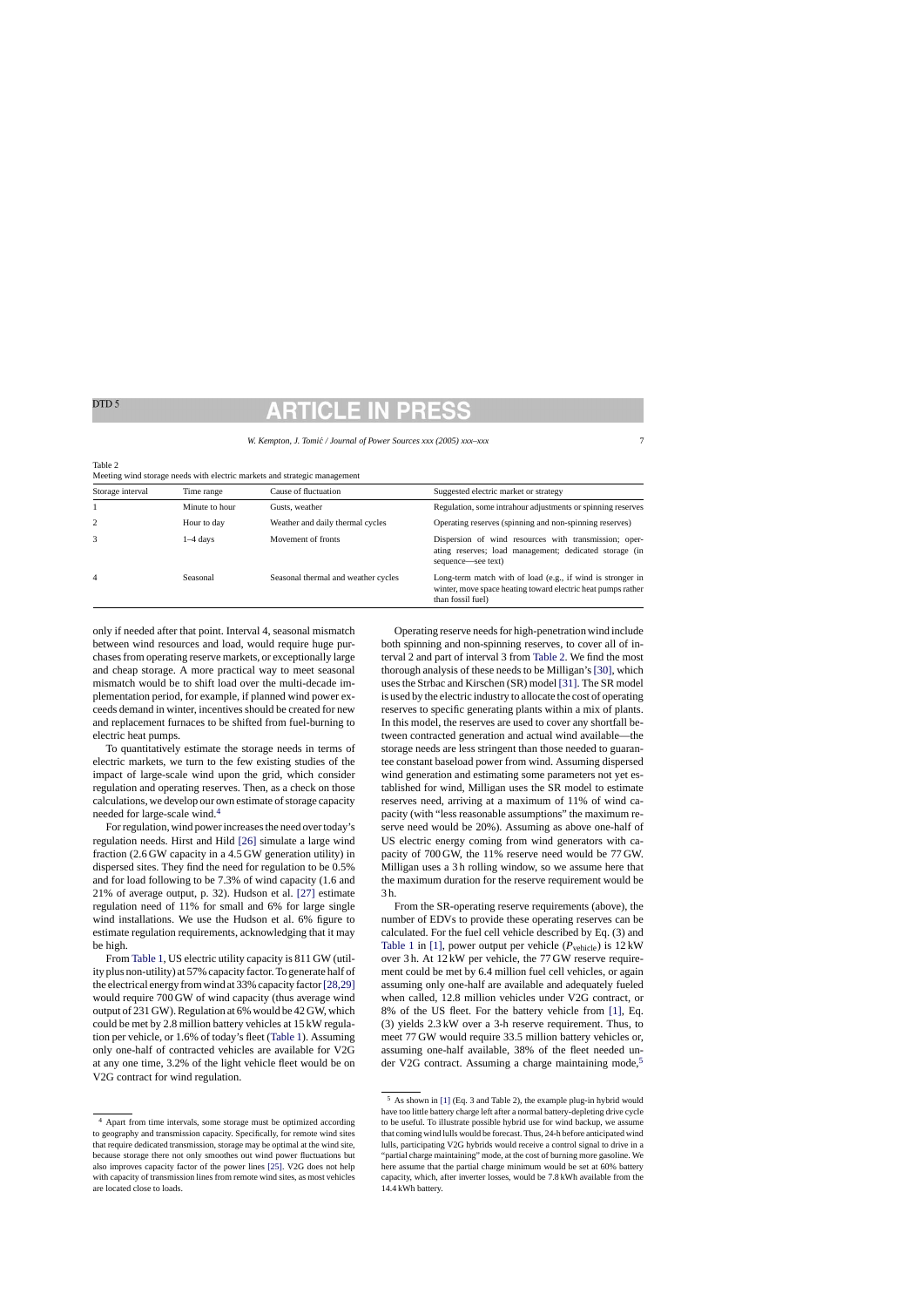8 *W. Kempton, J. Tomi´c / Journal of Power Sources xxx (2005) xxx–xxx*

the plug-in hybrid would provide 2.6 kW over 3 h [\[1\];](#page-13-0) similarly assuming one-half available when needed, this would be met by 34% of the fleet under V2G contract (the battery or plug-in hybrid vehicles would also be able to absorb the excess power that a 700 GW wind system would sometimes produce—assuming the same 33.5 million battery vehicles (38% of fleet), with one-half available and each absorbing 7.0 kWh, the fleet could absorb 235 GWh).

As a check on the SR model, an alternative approach is to estimate the size of storage needed to insure a given minimum firm capacity. This mechanistic approach sizes storage dedicated to wind, rather than using electricity markets (and existing generation) for operating reserves. Again, we assume that to meet our benchmark of one-half of US wind generation, multiple widely distributed sites would be required. We find only two analyses published on very large-scale, distributed wind.

Archer and co-workers sum wind speeds over a year from a distributed set of eight US Midwest sites in an ellipse approximately 500 km  $\times$  400 km. The sum of wind power from eight sites approaches a normal distribution rather than a Rayleigh distribution, and never goes below 3 m/s for any 4 h block during the entire year [\[32,33\].](#page-13-0) This study, and another one by DeCarolis and Keith with mid-continental wind sites separated by 1600 km [\[34\], b](#page-13-0)oth suggest far less storage needed for widely distributed wind sites than for single or nearby sites. However, neither of them reports the type of data we need to calculate storage requirements.

Here, we use an unpublished data set from Archer, based on the same eight sites. These data are disaggregated to hourly and add calculation of energy at each site, based on actual wind turbine performance (a GE 1.5 MW turbine at 80 m hub height), summed to yield hourly total energy for all sites combined. These data allow us to calculate directly the amount of storage needed for a distributed wind resource, which yields a transparent calculation, and does not require the SR model's assumption of electricity markets using existing generators. We assume storage would be used to maintain a 20% firm capacity (this level would be set by the wind seller; higher firm capacity values require more storage but increase revenue and make wind viable for a larger fraction of the generation mix [\[35\]\).](#page-13-0) In the 6916 h of valid data, we find 1109 h in which the power was under 20% of rated capacity. Grouping contiguous hours, we find 342 low-power events and compute the shortage in total MWh for each event, as shown in Fig. 1; 60% of these events are 2 h or less and require only 3–10% of capacity (e.g., MSBR of 0.03–0.1 h), easily handled by V2G. Storage need is determined by the worst cases; in Fig. 1, the worst cases are the rightmost cluster of five events with MWh shortfalls of about 170% of the MW wind turbine capacity. These five range from 14 to 22 h duration. In the solar energy backup metric, 170% is 1.7 h MBSR.<sup>6</sup>



Fig. 1. Shortfall of energy as percent of wind capacity in 342 events during a year. We assume a contract for firm capacity at 20% of the wind turbines' rated capacity. Based on Archer data on eight connected wind sites (100% shortfall =  $1$  MWh/ $1$  MW =  $1$  h MBSR).

Taking our scenario of 700 GW wind capacity, 1.7 MBSR is 1190 GWh storage needed. Using the numerator of Eq. (3) in our companion article [\[1\], t](#page-13-0)he example fuel cell vehicle has available energy of 36 kWh from stored hydrogen and the plug-in hybrid 7.8 kWh from battery only. We assume that over a 14–22 h wind shortfall period, most vehicles would be driven; so, the plug-in hybrid would recharge from fuel as part of normal driving, or the fuel cell vehicle could refill with H2. Thus, we assume that three-fourths of the vehicles under V2G contract would be available over the 14–22 h shortfall period (rather than 50% assumed in prior examples). So, the storage need for 1190 GWh, would require 33 million fuel cell vehicles on-line (44 million on contract), or 152 million plugin hybrids (203 million on contract). In a fleet of 176,000,000 vehicles, this becomes a need for V2G contracts with either 25% of the fleet of fuel cell vehicles or an impossible 116% fleet of plug-in hybrids (if the plug-in hybrid were allowed to run its motor-generator when parked during these long backup needs, the number of vehicles needed would be small, even less than for fuel cell vehicles, because of greater fuel storage). The battery vehicle is not suitable for these long storage intervals. Although these illustrative calculations give the fleet percentage for only a single vehicle type, our analysis above and in  $[1]$  suggest that optimum vehicle support for the pattern of shortfall events in Fig. 1 would be: (1) storage from battery or hybrid in battery mode for the most frequent and low-energy shortfalls and (2) backup from the fuel cell or hybrid in motor-generator mode, for the less frequent high energy shortfalls on the right of Fig. 1.

The results for PV and wind are summarized in [Table 3.](#page-8-0) Note that the two "firm capacity" calculations are more

<sup>6</sup> We define "valid data" as having wind data from at least seven of the eight weather stations. The number of shortfalls is exaggerated by missing

data. When we examine only hours with all eight weather stations available, we find only 122 shortfall events rather than 342, and only one of the abovementioned five largest shortfalls. Since one of the largest events remains, correction for missing weather data would substantially reduce the number of events but not significantly change the largest event, from which we calculate storage needs.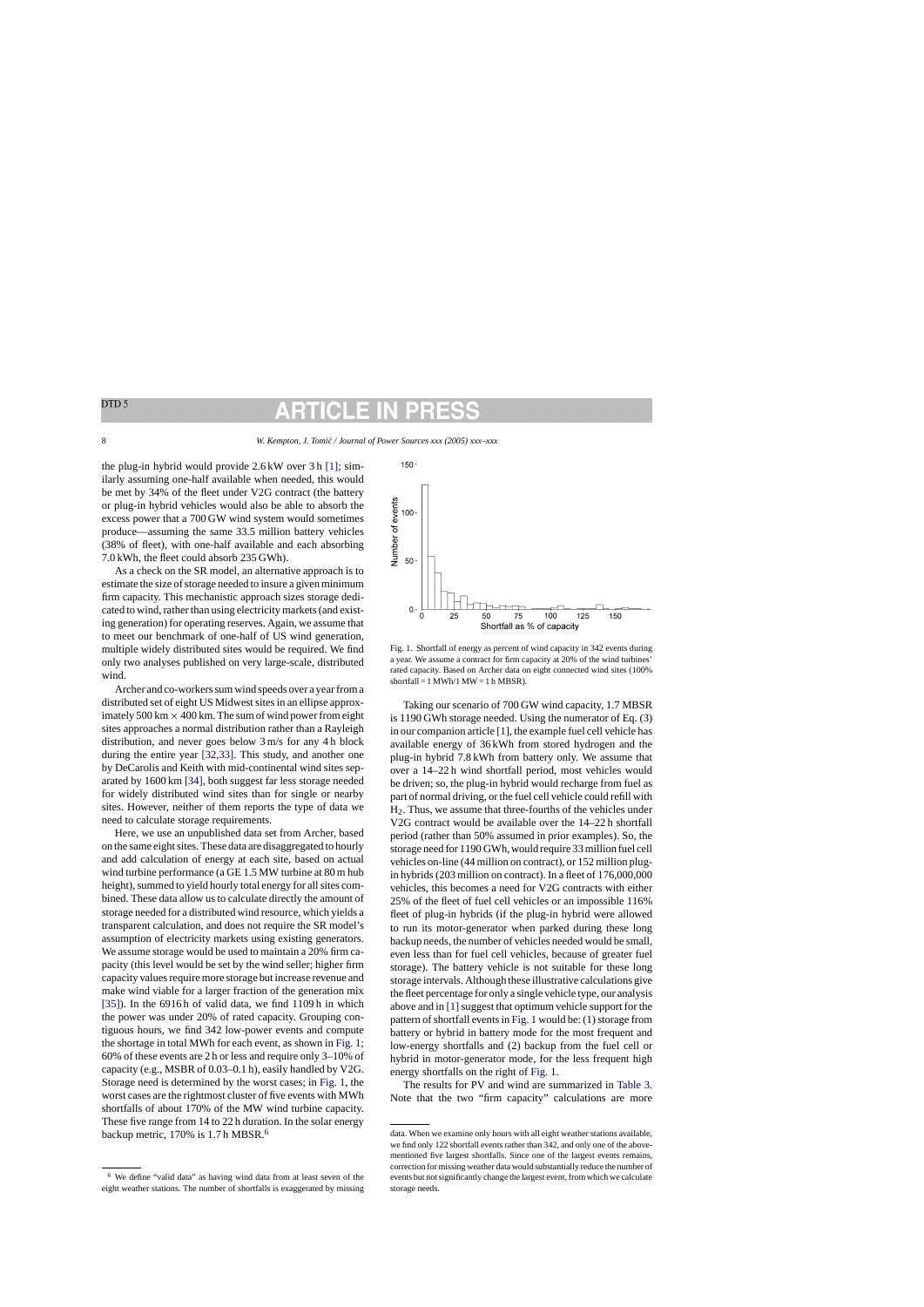<span id="page-8-0"></span>Table 3 V2G required to support large-scale renewable energy (see analysis in text)

| Renewable type | Power type and fraction | Renewable<br>capacity (GW) | Support criterion                           | Support<br>quantity | Vehicle<br>availability | Fleet % needed,<br>vehicle type                        |
|----------------|-------------------------|----------------------------|---------------------------------------------|---------------------|-------------------------|--------------------------------------------------------|
| Photo-voltaic  | Peak $(1/5$ max load)   | 162                        | Firm capacity (MBSR)                        | 162 GW              | 1/2                     | 26% battery                                            |
| Wind           | Baseload (1/2 energy)   | 700                        | Regulation                                  | 42 GW               | 1/2                     | 3.2% battery                                           |
|                |                         |                            | Operating reserves (SR)                     | 77 GW               | 1/2                     | 8% fuel cell, or 38% battery, or<br>34% plug-in hybrid |
|                |                         |                            | Firm capacity at 20%<br>(dedicated storage) | 1190 GWh            | 3/4                     | 23% fuel cell                                          |

stringent in requiring dedicated storage, whereas the operating reserves calculation assumes taking advantage of existing generation and markets.

This analysis, the above calculations summarized in Table 3, and indeed our opening [Table 1,](#page-1-0) all suggest that V2G could play a role as storage for intermittent renewables, even when renewables become half (or more) of total electrical generation. V2G could be the critical missing piece of the system that enables intermittent renewable energy to provide much of society's energy needs, without large storage costs, while keeping the electric grid stable and reliable. In addition to the support of renewable energy, there are environmental and geopolitical benefits from operating the light vehicle fleet from domestic renewable energy—an understatement we do not quantitatively analyze here.

### **8. Transition path**

Initial V2G proof-of-concept, prototyping and devicelevel testing has already been carried out and at least one V2G-capable controller for EDVs is commercially available [\[53\].](#page-14-0) A V2G-capable vehicle has been designed, developed, built, driven, and extensively shop-tested [\[36\]. W](#page-14-0)ith an added wireless link to the grid operator, it has been tested, both driving and providing regulation up and down over several months [\[37\].](#page-14-0) This single-vehicle demo has proven complete on-board V2G equipment, including real-time control by the grid operator, and multiple-connection-point provision of regulation from a mobile source.<sup>7</sup> We outline below a possible set of subsequent steps to implementation. The first and second steps will not occur with market forces alone, so some policy intervention is likely to be needed. First, we consider what types of vehicles are likely to initially be appropriate and affordable for demonstration use.

### *8.1. Which vehicles to use for demonstration fleets*

Of the three types of electric-drive vehicles we analyze, which might be available in the near term for demonstrations, at reasonable prices at small production volumes? We briefly compare startup or low-volume costs for these three vehicle types.

Although hybrids are already in mass production, a shift to plug-in hybrids with all-electric range would require a fundamental redesign, not just adding a plug (e.g., a shift in mechanical:electrical power ratio from the current 3:1 to a lower-emission and more V2G-useful 1:3). But the close integration of the mechanical and electrical components makes the hybrid expensive to design. As an indicator, to recoup the development costs of their already-existing Prius hybrid drive train, Toyota needs to sell 300,000 units per year [\[38\].](#page-14-0) Some design, development, and testing of plug-in hybrids has been done [\[15,13\], b](#page-13-0)ut no vehicles are yet scheduled for production.

To compare costs of fuel cell and battery vehicles, we review small-production runs from major manufacturers. The Honda fuel cell FCX is being leased in Japan for US\$ 87,600/year [\[39\],](#page-14-0) and Toyota leased two fuel cell vehicles in California for US\$ 120,000/year [\[40\].](#page-14-0) By comparison, 2 years earlier Toyota manufactured the battery-only RAV4 EV, providing it initially for fleets at US\$ 5484/year lease or US\$ 42,000 outright purchase. Subsequently, with production at 300 per year, it sold battery-electric RAV4s to the public, also at US\$ 42,000 outright sale, including a home charging station. Approximately, the same price has been quoted from a small manufacturer for a battery electric vehicle planned for 2005, using Li-Ion batteries and with 80-A V2G (19 kW) already built in [\[41,42\].](#page-14-0)

We conclude that in small production runs (100–1000 s) per year), battery vehicles with V2G would be in the range of  $2\times$  the cost of mass-produced gasoline vehicles, whereas fuel cell vehicles have so far been closer to  $10\times$ , and suitable plug-in hybrids, when available, would fall in between. Since the V2G control and business models of all the three vehicle types are similar, it would be reasonable to begin demonstration of V2G fleets with battery vehicles, regardless of whether one of the other types predominates in later years.

#### *8.2. Step 1, demonstration fleets*

V2G will be unfamiliar to both electric system managers and to vehicle users. It will require full-scale, market-

<sup>7</sup> As of fall 2004, several other companies have bid or advertised V2G capabilities; at the time of this writing, the only public reports of testing built V2G hardware are those cited above.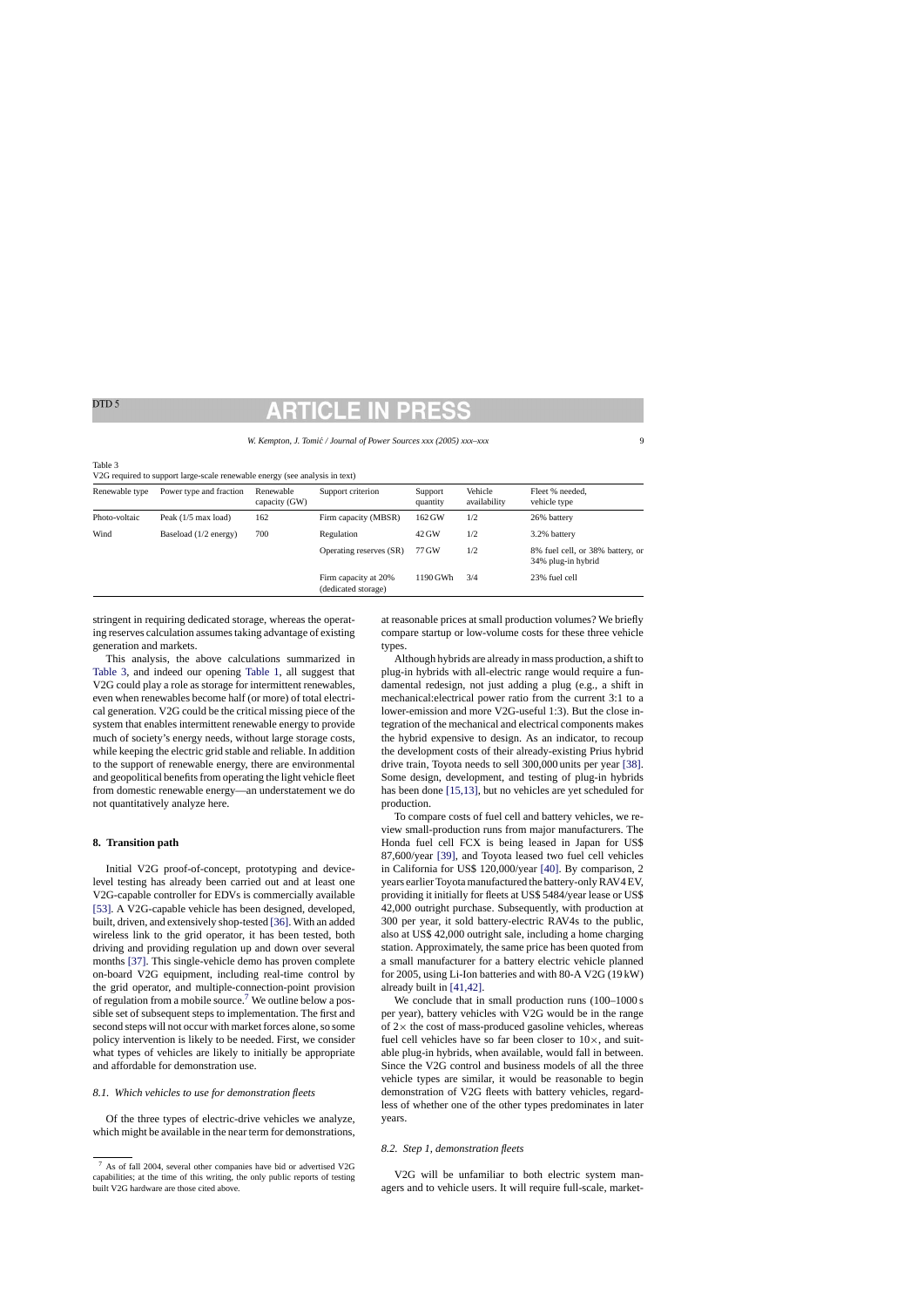# CI I

participating demonstrations in order to work out problems and to educate the institutions and analysts involved. Since the technology development and above-mentioned single vehicle demo have been done already, what we describe as the first implementation step is implementation of demonstration fleets. A sufficiently sized fleet would allow real participation in grid management (by providing regulation or spinning reserves) and substantial revenue flows over a period of time. This will give fully real-world experience to both fleet managers and grid operators.

Initial fleets can draw from fabrication of V2G-capable EDVs in modest volumes, say, 100s to 1000s of vehicles per year. These volumes would be possible for a small company, by replacing the drive train of a mass-marketed vehicle (if a major auto manufacturer does assembly at this step, they too would likely produce 100s of vehicles in the same way, by refitting one of their mass-produced vehicles in a separate, smaller facility; this was how Toyota produced RAV4 EVs in multi-100 per year quantities).

What types of fleet would be reasonable for a Step 1 demonstration project? A company-owned fleet operated primarily during a single shift would typically be parked in one parking area the remaining 16 h of the day. This would simplify management and control for V2G. A fleet of 100 vehicles at 15 kW each, even assuming only two-thirds available, could provide the 1 MW minimum of many current power supply contracts. Presuming exclusively battery electric vehicles at this stage (per cost and availability noted above), the regulation market would be the likely primary market. Regulation is needed 24 h per day, and unlike peak power is often needed as much overnight as during higher load hours [\[43\].](#page-14-0)

In these small production volumes, selling even high-value regulation would not cover the cost of vehicles. Nevertheless, a company and/or government might implement demonstration fleet(s) for the sake of: (1) technology leadership,  $(2)$ economic development, (3) to meet requirements on emissions,  $CO<sub>2</sub>$  limitation, or clean fuels, or (4) for strategic reasons (e.g., to develop expertise in this area, to prepare for high fractions of renewable energy, to provide a local source of uninterruptible power, etc.).

As more fleets adapt V2G-capable vehicles, prices would be reduced with larger production volumes. Delucchi and Lipman [\[44\],](#page-14-0) using a gasoline Taurus as a base, estimate costs of several comparable battery electric vehicles. For a then–current (in 2001) NiMH battery with 90 miles range, they estimate retail cost of US\$ 44,920 in limited production or US\$ 28,034 in volume production. The volume price is still above the US\$ 20,085 cost of the gasoline model. Given lower driving cost (electricity is cheaper than gasoline), they estimate that it would break even if gasoline reached US\$ 4.19/gal (with then–current battery technology). With a more advanced Li-Ion battery with 140-mile range, and assuming longer shelf life than today's Li-Ion, Delucchi and Lipman [\[44\]](#page-14-0) estimated in 2001 that the battery vehicle would have lower costs once gasoline exceeds US\$ 1.27/gal (a price already surpassed as of this writing). They do not consider V2G payments, which, at over US\$ 2000/year [\[1\]](#page-13-0) tip the economics for the fleet operator further toward electric drive over gasoline.

In short, initial fleet adopters will pay a cost premium over gasoline vehicles, which the V2G payments would reduce but probably not eliminate. However, as the vehicles move to volume production and battery technology improvements continue, V2G payments shift the fleet operator's cost to breakeven with gasoline vehicles, then to lower costs.

## *8.3. Step 2, cost breakeven and below; aggregation of individual vehicles*

Once fleets demonstrate viability and vehicle production volumes bring down cost, the V2G revenues may stimulate aggregators. They would aggregate smaller fleets and individual vehicles in the same utility control area. Because the number of vehicles is still relatively limited at this stage, getting enough in one grid "control area" may require local marketing or incentives (or a region with very high numbers of early adopters). Electricity markets served at this point might be predominantly regulation and spinning reserves, with peak power only in a few areas. Here, vehicle production might be expected to be 10s of 1000s of vehicles per year.

Step 2 begins at the point that costs drop below breakeven (with V2G revenue and fuel savings included) until the point that the high-value V2G markets of regulation and spinning reserves are saturated. We provide here the method for estimating saturation point, with representative calculations from one US state, California, which is comparable in size to a number of OECD countries. Assume vehicles with 15 kW capacity for V2G, and that on average only one-half are parked, plugged in, sufficiently charged, and participating in the program. A mid level of regulation of 1200 MW [\[45,11\]](#page-14-0) would be fully met by a fleet of  $(1200 MW/15 kW) \times 2 = 160,000$ vehicles, or 0.9% of the California light fleet of 18,000,000 registered vehicles [\[46\].](#page-14-0) To meet California's maximum regulation plus maximum spinning reserves contracts, totaling 4100 MW, again assuming 15 kW vehicles with one-half available at any one time, would be 547,000 vehicles, or 3% of California's fleet. As we approach 3% of the fleet under V2G contracts, the very high-value regulation market begins to saturate and the price of V2G drops.

## *8.4. Step 3, saturation of high-value markets; expand V2G to store renewable energy*

As the implementation process approaches the time of saturation of the regulation and spinning reserves markets, the capital cost of electric-drive vehicles would be expected to be at or near parity with conventional internal combustion vehicles (on lifecycle cost), the revenue from selling V2G should be quite a bit lower per kWh than it was initially, and the total installed capacity of V2G, even in just one of the larger US states or OECD nations, would be in the GW.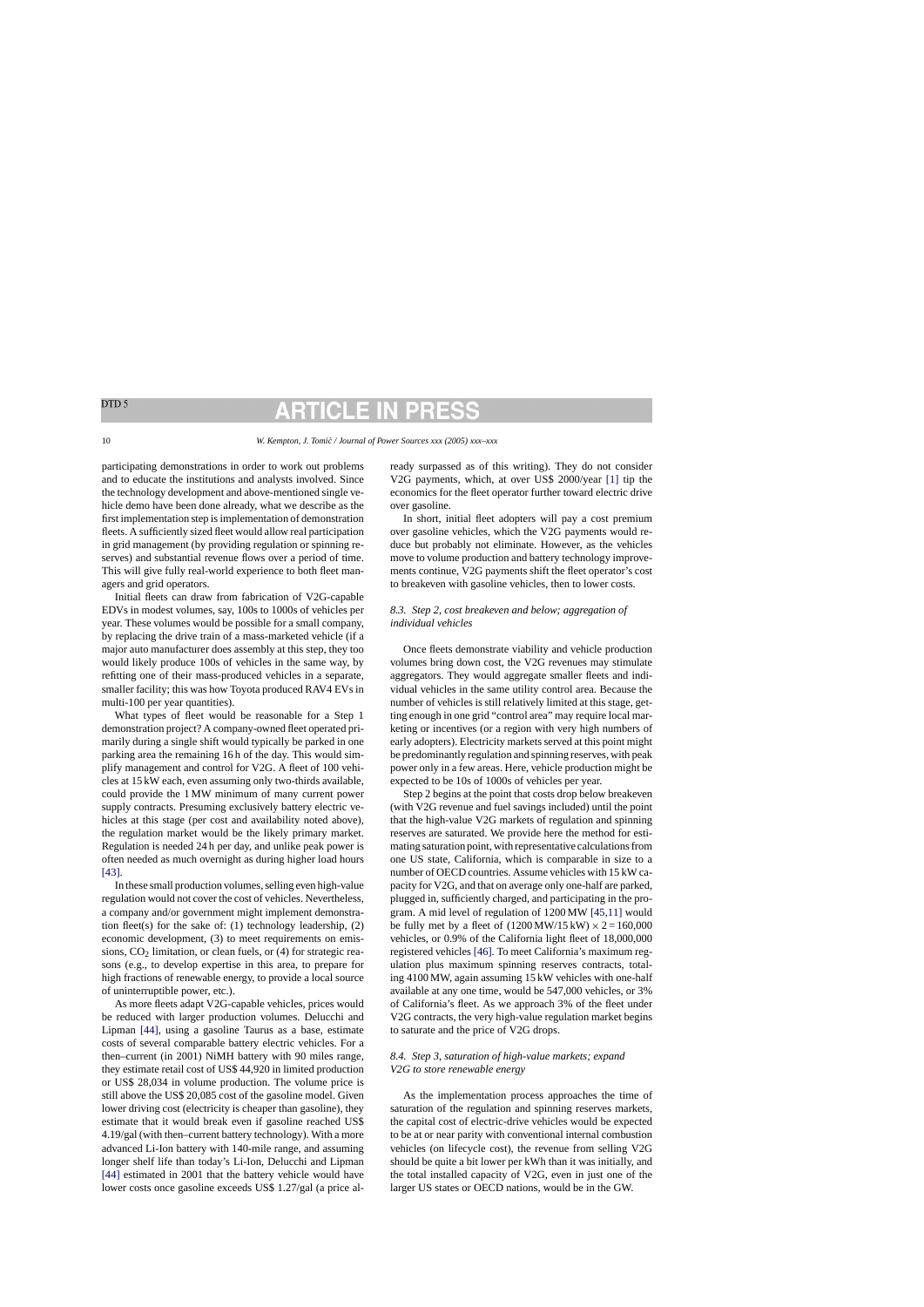The high volumes of electric-drive vehicles will push vehicle prices down and permit a wider variety of vehicles, including plug-in hybrids and eventually perhaps fuel cell vehicles. The fraction of these three vehicle types will be determined by market forces in the vehicle market, and the V2G market should be prepared to utilize all three, whatever the fraction of each.<sup>8</sup>

Higher volumes of V2G capable vehicles and a more efficient aggregation industry have the benefits of making electric grid management cheaper, and making power more reliable and stable. They would also lead to the power plants now used for regulation and spinning reserves being freed up for base load, peak generation, renewable backup, or retirement. However, these conditions will put pressure on prices for V2G, lowering V2G rewards to drivers and profit margins to aggregators, thus, leading to a smaller proportion of V2G-capable vehicle owners opting to participate in V2G markets, and fewer being careful to stay plugged in. The large aggregate capacity and low unit cost of V2G at this phase is essential to the last market—storage for renewable energy.

#### **9. Jurisdictions well-suited to adopt V2G**

Which jurisdictions (that is, nations, states, or provinces) might be expected to have earlier and greater interest in V2G implementation? Below we describe characteristics of jurisdictions that we would expect might motivate earlier V2G development. Such jurisdictions would:

- 1. Want electric grid improvements, higher reliability, and more frequency stability, but prefer to avoid construction of new power plants and transmission lines.
- 2. Be in geographic areas where a population of automobiles (e.g., a city or several fleets) is located on a peninsula with transmission constraints (e.g., Long Island, Delaware), a grid-isolated island (e.g., Ireland), or an area with a fragmented grid (e.g., Australia).
- 3. Have high or moderate costs for regulation and spinning reserves. This includes most areas of the world, but not areas where hydropower provides most of the electricity, e.g., Brazil, Norway, or Washington (state in US).
- 4. Have competitive markets for regulation and spinning reserves, or alternatively, have some non-market ability to recognize or justify the value of providing these ancillary services.
- 5. Have policies or other encouragement for development of new industry, technology, or employment. For exam-

ple, Step 1 of the suggested transition path involves small production facilities that provide local jobs immediately, although the vehicle costs would initially be above market.

6. Have a single or coordinated government units (state, nation, and ministry) with jurisdiction over both transportation and electricity.

Additionally, jurisdictions with the following characteristics are more likely to see V2G as highly synergistic with wind development:

- 7. Have committed to growth of renewable energy and/or reduction of carbon dioxide emissions, and want to prepare for wind generation surpassing 20%.
- 8. Be in geographic areas where large auto fleets are located close to large wind resources. For example, such areas include the US East Coast, the United Kingdom or other western states of Europe. This criterion militates against regions whose wind resources are distant from population centers, such as the wind of Central Asia or the US Midwest.

Jurisdictions with several of these characteristics are more likely to adopt V2G earlier.

### **10. Conclusions**

This article began with a broad comparison of two immense energy conversion systems, finding them surprisingly complementary. The electric grid has high capital costs and low production costs; the automobile fleet is the reverse. Electric generators are in use 57% of the time, automobiles only 4%. The electric grid has no storage; the automobile fleet inherently must have storage to meet its transportation function. Based on the contrasts between these systems, we lay out management strategies, business models, and three steps for a transition to V2G.

We suggest that in the short-term, electric-drive vehicles should be tapped for high-value, time critical services—regulation and spinning reserves—which can be served by about 3% of the fleet. As those markets are saturated, V2G can begin to serve markets for peak power and storage for renewable electric generation. Envisioning a longer-term role for V2G, with perhaps one-fourth to onehalf of the fleet serving as backup generation and storage for renewable energy, leads us to the following reconceptualization of the entire energy system.

The fossil-fueled vehicle fleet and the mostly fossil-fueled electric power system, today taken for granted, increasingly appear circumscribed by the assumptions of the 20th century. For environmental and resource reasons, and eventually for economic ones as well, we expect that the 21st century will see fossil fuels displaced by intermittent renewable energy. Intermittent renewable resources will prove cheap and abundant, but present the problems of variation in strength through time and not being matched to load variation.

<sup>8</sup> Rather than a shift to one vehicle drive type, we expect that the market may shift to a diversity. Based on the new lithium battery technologies, the battery vehicles should have low operating cost and very low maintenance costs; the plug-in hybrid has the advantage of dual-fuel, electricity for low cost and home refuel convenience, or liquid fuel for fast-refueling and thus long-range trips. Market research conducted under contract by a consortium organized by EPRI suggests that there is a significant market for vehicles that can plug-in and have all-electric driving range, a feature absent from today's fuel-only hybrids [\[14\].](#page-13-0)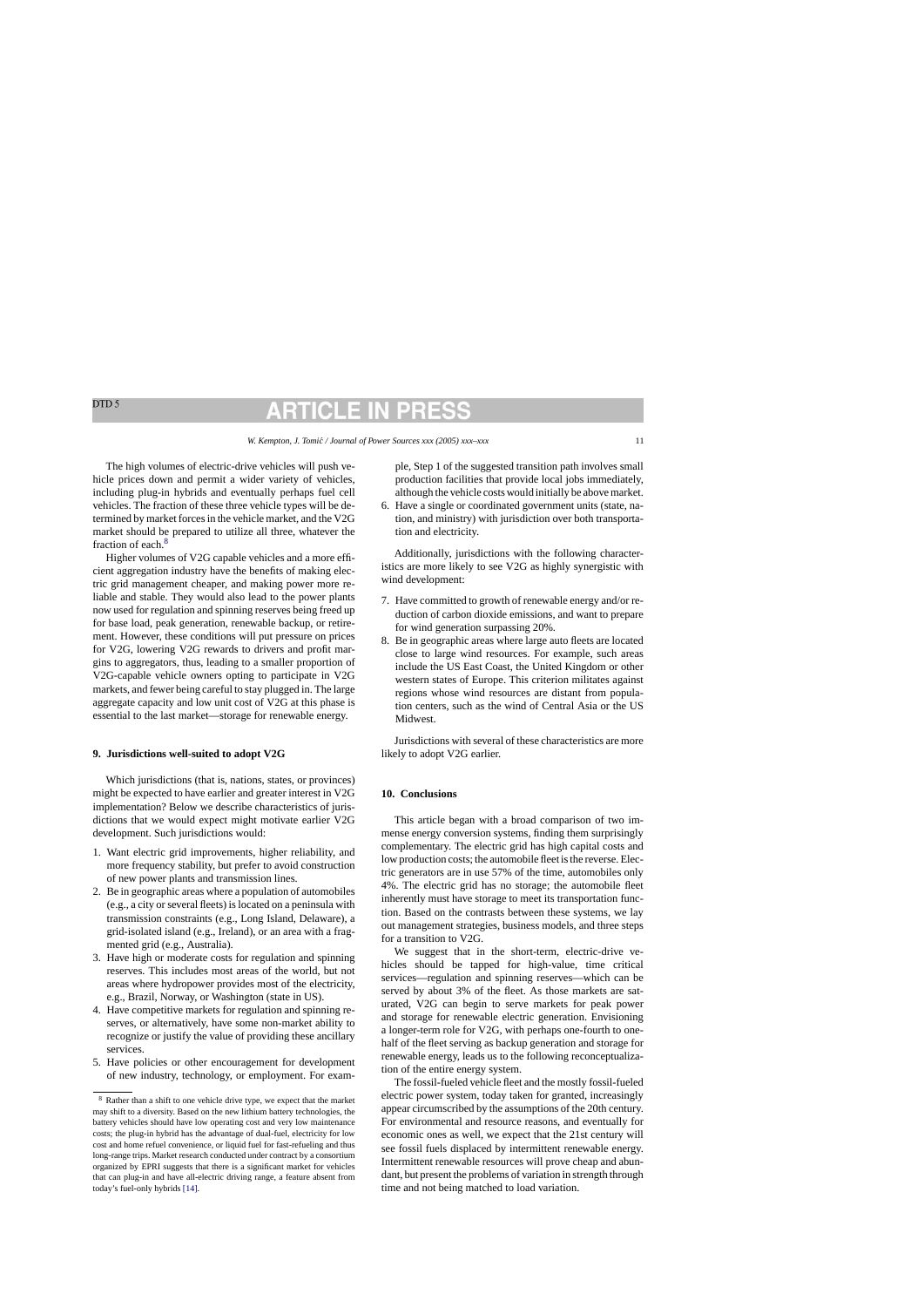# CT.

<span id="page-11-0"></span>12 *W. Kempton, J. Tomi´c / Journal of Power Sources xxx (2005) xxx–xxx*

Contemplating a future based primarily on intermittent renewable resources forces us to recognize that fossil fuels have been not only an energy source, but also a high-density energy storage medium. Whether an automobile's US\$ 50 sheet metal tank storing 300 miles of range, or a coal plant's piles to be burned only when electricity is needed, energy storage has been practically free. Storage has been a side benefit of our habit of carrying energy as molecules rather than electrons. We believe that those days are numbered. While future vehicles will always require storage to perform their function, future electric generation will no longer come with free storage.

The long-term case for V2G boils down to a choice. We can keep the electric system and vehicle fleet separate, in which case we substantially increase the cost of renewable energy because we have to build storage to match intermittent capacity. Or, we can connect the vehicle and electric power systems intelligently, using the vast untapped storage of an emerging electric-drive vehicle fleet to serve the electric grid. We predict that the latter alternative will be compelling. It offers a path to reliable high-penetration renewable electricity as well a path to a low pollution vehicle fleet independent from petroleum. The prospect of V2G is to carry us along both these paths together, more quickly and economically than has been thought possible when planning either system in isolation.

#### **Acknowledgments**

For comments on this article, we are grateful to Dave Denkenberger, Anita Eide, Thomas B. Gage, Steve Letendre, and Karen E. Thomas-Alyea. We thank Cristina Lozej Archer for providing unpublished wind power data. The development of these ideas has been facilitated by discussions with many individuals at universities, utilities and ISOs and by grants and contracts from the California Air Resources Board, the Los Angeles Department of Water and Power, Conectiv Power Delivery, and the Steven and Michele Kirsch Foundation.

### **Appendix A. Requirements for electric power connection and telecommunications**

This appendix lays out specifications of the power and communications requirements for V2G. The current standards for power connection to vehicles were formulated with one-way flow in mind and are being updated to allow for V2G [\[47,48\].](#page-14-0) <sup>9</sup> This appendix also develops cost estimates for adding V2G capability.

#### *A.1. Electrical power connections*

To evaluate power connections, it is useful to begin by comparing the desirable connections for V2G with the existing connections for battery electric vehicles (current, hybrid, and fuel cell vehicles do not have electrical connections). Most of the chargers for battery EDVs installed in the first California EV boomlet (through year 2002) are 7.7 kW (6.6 kW at commercial locations). The revised EV-charging standard by SAE allows up to  $96 \text{ kW}$  [\[49,50\],](#page-14-0) <sup>10</sup> vehicle connectors rated 20 kW are now commercially available [\[51\],](#page-14-0) and V2G offers a substantial revenue increase if that original 7.7 kW maximum can be increased to the range around 15–20 kW. The following section analyzes plug connections in the 15 kW range, because typical house wiring, practicalities of grid-to-vehicle connections, and heating during continuous output from vehicles make 15 kW a reasonable upper limit to consider for analysis (for fuel cell vehicles, a little more, say 20 or 25 kW may be appropriate; higher values may be more likely at commercial locations than residences).

It is also illustrative to compare V2G connections with home electrical connections for generation, for example, home PV systems and emergency power. Both types of generation should be designed to consider utility worker safety. The danger is that line workers turn off the power source from the main power lines, but can receive a shock from electricity coming from a home PV or generator. Many local jurisdictions require that home power systems have approved safety interconnections [\[52\].](#page-14-0) These include facilities, such as automatic lockout to prevent energizing utility lines that have been disconnected for service and automatic disconnection when voltage or frequency drift outside specified ranges. The approach to home power to date has been to have the interlock on the building. For vehicles, if they are to recharge at several locations, interlocks might more efficiently be incorporated into on-board electronics instead, as one manufacturer has already done [\[53\].](#page-14-0) Here, we calculate cost based on this approach.

### *A.2. Line capacity and upgrade costs*

V2G requires electrical service to the parking site. Some locations would require electrical service upgrades to the residential or commercial building site (a higher capacity breaker box and possibly larger line to the power pole). In cost accounting, here we assume that a 6.6 or 7.7 kW line would be provided for a battery electric or plug-in hybrid, and no

<sup>&</sup>lt;sup>9</sup> The 1999 National Electrical Code, article 625, requires that "upon loss of voltage from the utility or other electric system(s), energy cannot be backfed" [\[47\]. S](#page-14-0)ince this could be interpreted as prohibiting V2G, NEC 625 was revised in 2002 to allow feeding the grid "when intended" and more comprehensive standards for V2G are currently under discussion for NEC 625 as well as for SAE J2293 and IEEE P1547 [\[48\].](#page-14-0)

<sup>10</sup> The above discussion covers conductive chargers with power conditioning on-board the vehicle. We believe that a competing approach, inductive charging, is more costly to modify for V2G [\[11\]. T](#page-13-0)he advantage of conductive charging in simplifying V2G was one reason CARB adopted, in June 2001, staff recommendation to make on-board conductive the standard for all new EV-charging stations in California. Nevertheless, at least one company says they are building V2G into an inductive link [\[50\].](#page-14-0)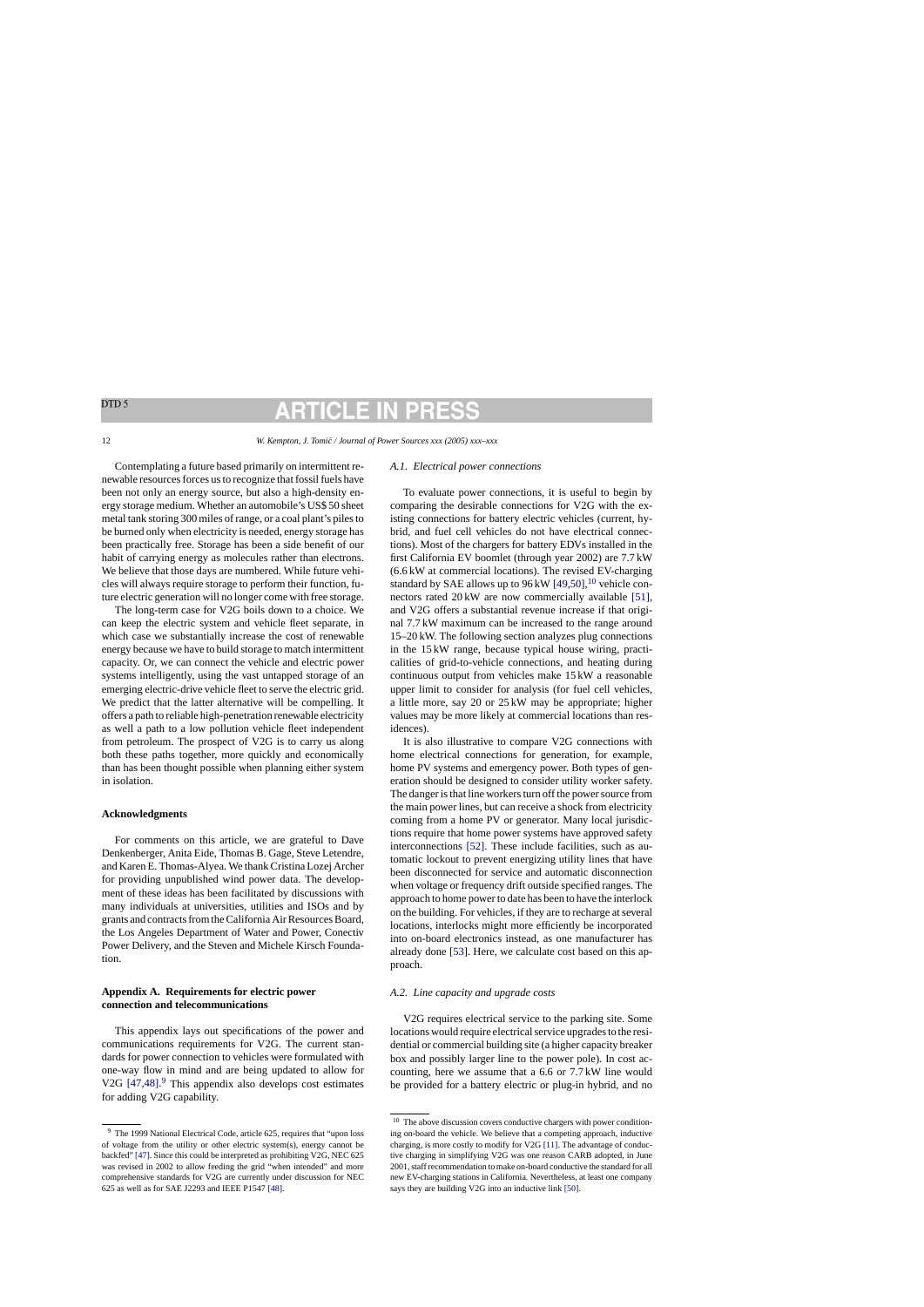plug for a fuel cell vehicle. Thus, the V2G line upgrade costs would be 0, if the 6.6 kW line for BEV or plug-in hybrid were also used for V2G. In all other cases, costs are attributed to V2G; the entire costs of plugs on any fuel cell vehicle, or the incremental costs if a BEV or plug-in hybrid connection were upgraded from 6.6 to 15 kW or more. If an upgrade is being contemplated, our analysis is used to answer the question of whether the service upgrade would be justified based on the revenue from V2G. These cost estimates assume retrofit of a residential building, the highest cost situation. Costs would be dramatically lower if the V2G wiring were built into homes and commercial buildings from the start.

The initial step we suggest for V2G is for fleet vehicles. With commercial voltage at 208 V, 15 kW lines in a parking structure would require an 80 A circuit (equivalent to the capacity of a hot tub with electric heating). A 20 kW line would require a 100 A circuit.

For a residential V2G line connection, in many or most single-family houses, a 40 A or 9.6 kW connection would be accommodated for the costs of wiring a socket. At 15 or 20 kW, a service upgrade is increasingly likely to be required.

Costs are highly site-specific. For wiring a new 50–70 A outside plug to a circuit box already having sufficient capacity, 40 ft. away, we estimate total cost of US\$  $655$ .<sup>11</sup> If a service upgrade (say, from 100 to 200 A) is required, the cost could increase by US\$ 1000 up to as much as US\$ 5000, mostly for labor, including permitting, shutoff, etc. For selling exclusively to the spinning reserves market, say a fuel cell vehicle that produces but cannot buy power, technically even a modest 100 A home service could accommodate over 20 kW and a 150 A over 30 kW, because unlike regulation, the current for spinning reserves would always flow vehicle-to-grid; thus, the V2G flow would always subtract from, not add to, the house loads (assuming building code and NEC approval). In our earlier work [\[11\],](#page-13-0) we analyzed the V2G station cost, as if it were a NEC 625-compliant EV "charging station," but we no longer consider this appropriate or necessary—battery and fueled vehicles are different, and V2G implies a need to rethink the best ways to achieve the connection's functions and failure modes.

These considerations make clear that no single definitive cost can be given. Based on the above, we assume US\$ 1500 capital cost for a 15 kW residential connection for regulation or spinning reserves, installed as a retrofit. This is in the range of the estimated cost of a plug (US\$ 700–800) and off-board charger (US\$ 300) estimated by DeLucchi et al. [\[54\],](#page-14-0) who also acknowledge a large range about the mean. For a commercial location, the cost would be substantially less.

#### *A.3. Communication and computing needs*

We consider V2G communications to both a fleet and to dispersed vehicles. For a fleet parked in one location, managed as a collective, communications needs are simplified. Each parking space could have its telecommunications connection through a short-range, inexpensive, wireless protocol, such as Bluetooth. Only one precision certified meter is needed, at the grid connection to the whole parking lot, rather than certifying the V2G contribution of each individual vehicle.

For dispersed V2G sources, assuming an aggregator, a more general and long-distance communications link would be needed. This will be facilitated by a parallel but unrelated development—the automobile industry is making communications a standard part of vehicles. This field, called "telematics" has already begun with luxury vehicles; over a period of time, it will be available for most new car models. With telematics capability come services like mobile internet connectivity, real-time location, automated detection of mechanical problems matched to nearby facilities, location of nearest source of alternative fuels, and so on.

To allow for aggregators of dispersed V2G, and for several business models, we suggest five additions to electronic communication from the vehicle—a serial number for the vehicle, an electronic identification of which fixed (stationary) electric utility meter the vehicle is plugged into, an on-board certified meter, electronic verification that the vehicle is plugged in to a connection of known kW capacity, and an electronic "offer" and "acceptance" of a spot power contract.

A unique vehicle identifier is essential for an aggregator of V2G to bill or credit to the correct vehicle. The vehicle must also tell the utility which fixed meter it is plugged into, information it could obtain either via an electronic meter number or query of the fixed-meter. For meters without electronic identification, the fixed meter could be identified by positioning (using a global positioning system (GPS) or using the directionality of the cell phone network).

A precision certified energy meter on-board enables a shift in the notion of what entity can be a utility account. The vehicle meter becomes a "metered account" whose power may be flowing through a fixed-location traditional meter (a "fixedmeter"). The billing system must take account of which fixedmeter the vehicle is plugged into, so that the mobile-meter energy can be added or subtracted to the amount registered on the fixed-meter to reconcile the fixed-meter's billing.

It is important to electronically verify the plug capacity and that the vehicle is plugged in. These are needed, because the high-value power markets we analyze achieve most of their revenue by being available and ready to provide power (capacity payments), rather than by energy payments.

As power enters the grid from dispersed individual residences, and especially if it becomes a large enough fraction that power flow through substations would be reversed, some limited upgrades (e.g., within substations) would be required and some additional communications

<sup>&</sup>lt;sup>11</sup> For example, the following retail prices were noted in 2004 in several hardware stores; for a 125 A Jacusi panel with 60 A GFI, US\$ 80, 14–50 R outlet \$US 25, 40' of 4 AWG gage copper wire US\$ 100, and estimates by two electricians averaged installation requiring 5 h @ US\$ 90 per hour, total US\$ 655.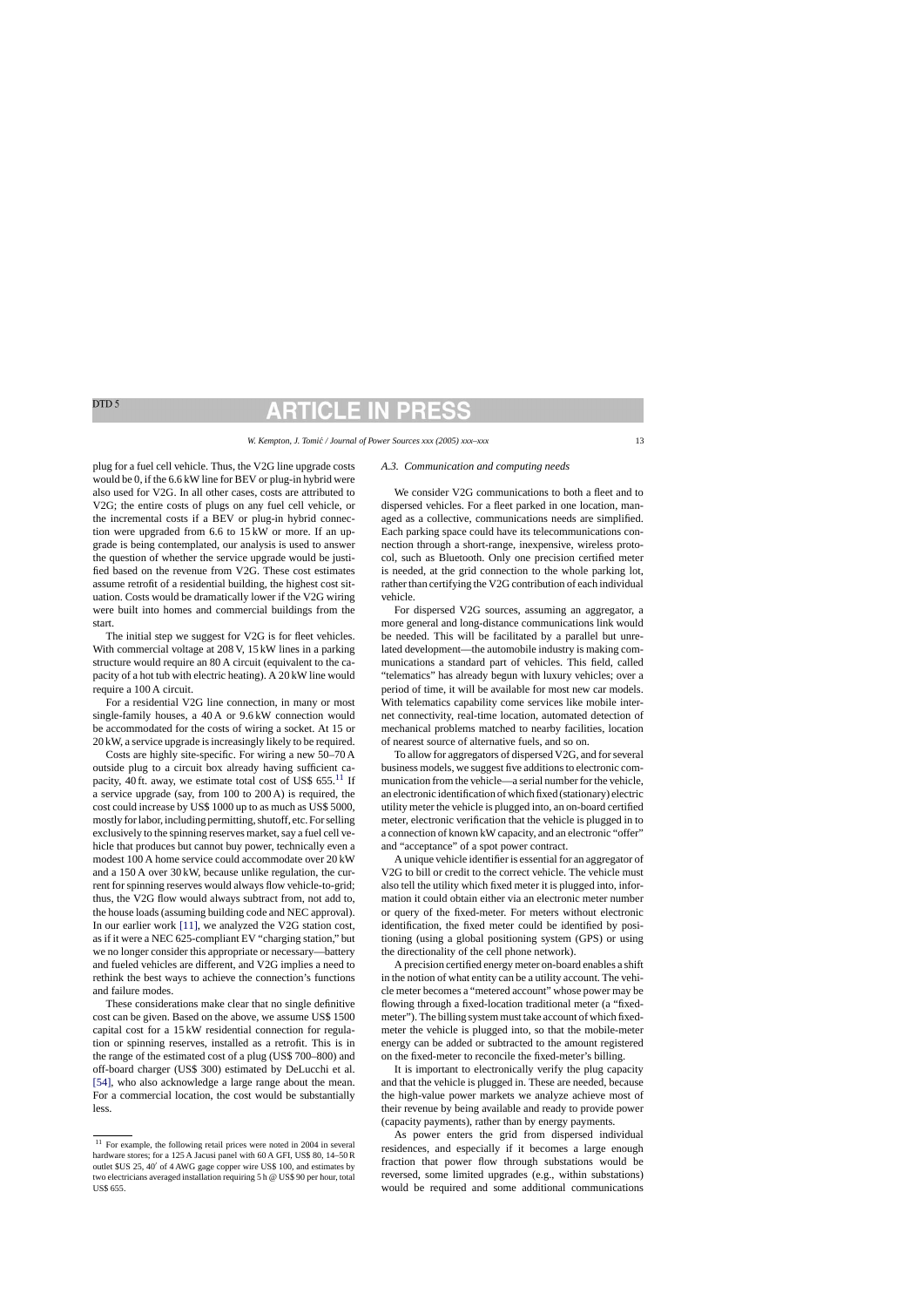# TICLE IN

<span id="page-13-0"></span>and control would be desirable. The electric utility industry is already planning for this eventuality due to a number of factors including distributed generation, and renewable energy, as well as V2G. We do not cover this but note progress both at the strategic level and with specific standards; the EPRI "Roadmap for the 21st Century" identifies as its first of three priorities "smart power", which "will evolve to support dynamic two-way communication with advanced end-use devices, ..., [including] two-way energy/information consumer access portals." ([4], pp. 1–4). At the standards level, IEEE SCC211547 is setting standards for interconnecting distributed resources with electric power systems [\[55\],](#page-14-0) while IEC 6185 is established object models for communication between substations and devices, a base usable for bi-directional power flow from V2G [5].

### **References**

- [1] W. Kempton, J. Tomić, Vehicle-to-grid power fundamentals: calculating capacity and net revenue, J. Power Sources, 2005, [doi:](http://dx.doi.org/10.1016/j.jpowsour.2004.12.025) [10.1016/j.jpowsour.2004.12.025](http://dx.doi.org/10.1016/j.jpowsour.2004.12.025).
- [2] Energy Information Administration (EIA), Electricity Capability, US DOE, Washington, DC, 2003, available at: [http://www.eia.doe.gov/](http://www.eia.doe.gov/neic/infosheets/electricitycapability.htm) [neic/infosheets/electricitycapability.htm](http://www.eia.doe.gov/neic/infosheets/electricitycapability.htm).
- [3] P. Hu, J. Young, 1995 Nationwide Personal Transportation Survey, US Department of Transportation, Washington, DC, 1999, available at: http://www.cta.ornl.gov/npts/1995/Doc/trends-report.pdf.
- [4] Electric Power Research Institute (EPRI), Electricity Technology Roadmap: Meeting the Critical Challenges of the 21st Century, Summary and Synthesis, EPRI, Palo Alto, CA, 2003, Product number 1010929, pp. 4–8.
- [5] International Electrotechnical Commission (IEC), Communication networks and systems in substations (Réseaux et systèmes de communication dans les postes). Technical Report IEC TR 61850-1, IEC, Geneva, Switzerland, 2003, also available October 2004 at: <http://www.domino.iec.ch/>.
- [6] Energy Information Administration (EIA), Existing capacity and planned capacity additions at U.S. Electric Utilities by Energy Source 2000. Source: [http://www.eia.doe.gov/cneaf/electricity/ipp/](http://www.eia.doe.gov/cneaf/electricity/ipp/html1/t1p01.html) [html1/t1p01.html](http://www.eia.doe.gov/cneaf/electricity/ipp/html1/t1p01.html).
- [7] Energy Information Administration (EIA), Electric Power Annual 2000, vol. I. DOE/EIA-0348(2000)/1, Energy Information Agency: Washington, DC, August 2001, also available at: [http://www.eia.doe.gov/cneaf/electricity/epav1/wholesale.html#tab6](http://www.eia.doe.gov/cneaf/electricity/epav1/wholesale.html).
- [8] J.D. Murrell, K.H. Hellman, R.M. Heavenrich, Light duty automotive technology through 1993. EPA Technical Report EPA/AA/TDG/93- 01. U.S. Environmental Protection Agency, Ann Arbor, MI, 1993.
- [9] J. DeCicco, Estimate, Personal communication.
- [10] S. Letendre, W. Kempton, V2G: a new model for power, Public Utilities Fortnightly (February) (2002) 16.
- [11] W. Kempton, J. Tomić, S. Letendre, A. Brooks, T. Lipman, Vehicle-to-grid power: battery, hybrid, and fuel cell vehicles as resources for distributed electric power in California, Institute of Transportation Studies Report #IUCD-ITS-RR 01-03, 77+xiv Davis, CA (2001), PDF available at: [http://www.udel.edu/V2G](http://www.udel.edu/v2g) and [http://www.repositories.cdlib.org/itsdavis/UCD-ITS-RR-01-03-a.](http://www.repositories.cdlib.org/itsdavis/ucd-its-rr-01-03-a)
- [12] R. Nigro, Personal communication, 2003.
- [13] Electric Power Research Institute, Comparing the Benefits and Impacts of Hybrid Electric Vehicle Options, Corporate document 1000349, EPRI, Palo Alto, CA, 2001.
- [14] Electric Power Research Institute, Advanced Batteries for Electric-Drive Vehicles: A Technology and Cost-Effectiveness Assessment for

Battery Electric, Power Assist Hybrid Electric, and Plug-in Hybrid Electric Vehicles, Document 1001577, EPRI, Palo Alto, CA, 2003.

- [15] T.B. Gage, Final Report, Development and Evaluation of a Plug-in HEV with Vehicle-to-Grid Power Flow, CARB Grant Number ICAT 01-2, available from author, December 2006.
- [16] E. Hirst, B. Kirby, Ancillary-Service Details: Operating Reserves, Oak Ridge National Laboratory: Oak Ridge, TN, Report # ORNL/CON-452, available from National Technical Information Service, Springfield, VA, 1997.
- [17] W. Kempton, S. Letendre, Electric vehicles as a new power source for electric utilities, Trans. Res. D 2 (1997) 157.
- [18] J. Tomić, W. Kempton, More than transportation: using electric-drive vehicles for grid support, in: Conference Proceedings of the 20th International Electric Vehicle Symposium and Exposition, EVS 20, Long Beach, CA, November 15–19, 2003.
- [19] A. Pesaran, A. Vlahinos, S. Burch, Thermal performance of EV and HEV battery modules and packs, in: Presented at the 14th International Electric Vehicle Symposium, Orlando FL, December, 1997. available at: NREL's battery thermal management library, [http://www.ctts.nrel.gov/BTM/fctsht.html.](http://www.ctts.nrel.gov/btm/fctsht.html)
- [20] J. Larminie, A. Dicks, Fuel cell systems explained, second ed., Society of Automotive Engineers, 2003.
- [21] H. Kelly, C.J. Weinberg, Utility strategies for using renewables, in: T.B. Johansson, H. Kelly, A.K.N. Reddy, R.H. Williams (Eds.), Renewable Energy: sources for fuels and electricity, Island Press, Covallo, 1993.
- [22] U. Bossel, Hydrogen: why its future in a sustainable energy economy will be bleak, not bright, Ren. Energy World 7 (2004) 155.
- [23] S. Letendre, R. Perez, C. Herig, Battery-powered, electric-drive vehicles providing buffer storage for PV capacity value, in: Proceedings of the 2002 American Solar Energy Society Annual Conference, Boulder, CO, 2002.
- [24] J.F. Manwell, J.G. McGowan, A.L. Rogers, Wind Energy Explained: Theory, Design and Application, John Wiley & Sons Ltd., West Sussex, Britain, 2002 (reprinted with corrections Aug 2003).
- [25] A. Cavallo, High-capacity factor wind energy systems, J. Solar Energy Eng. 117 (1995) 137.
- [26] E. Hirst, J. Hild, Integrating large amounts of wind energy with a small electric-power system, Manuscript, available as of October 2004 at <http://www.ehirst.com/publications.html>. (manuscript, April 2004).
- [27] R. Hudson, R. Kirby, Y. Wan, Regulation requirements for wind generation facilities, in: Proceedings of the Windpower 2001 Conference, Washington, DC, American Wind Energy Association, 2001.
- [28] S. Pacala, R. Socolow, Stabilization wedges: solving the climate problem for the next 50 years with current technologies, Science 305 (2004) 968.
- [29] W. Kempton, J. Firestone, J. Lilley, T. Rouleau, P. Whitaker, The offshore wind power debate: views from cape cod, Coastal Manage. J. 33 (2005), in press.
- [30] M.S. Milligan, A chronological reliability model to assess operating reserve allocation to wind power plants, in: Presented at the 2001 European Wind Energy Conference, Document #NREL/CP-500-30490, Copenhagen, Denmark, July 2–6, 2001. available October 2004 at: [http://www.osti.gov/bridge.](http://www.osti.gov/bridge)
- [31] G. Strbac, D. Kirschen, Who should pay for reserve? Electricity J. 13 (2000) 32.
- [32] C.L. Archer, M.Z. Jacobson, Spatial and temporal distributions of U.S. winds and wind power at 80 m derived from measurements, J. Geophys. Res. 108 (D9) (2003) 4289.
- [33] C.L. Archer, M.Z. Jacobson, Corrections to spatial and temporal distributions of U.S. winds and wind power at 80 m derived from measurements, J. Geophys. Res. Atmospheres 109 (D20116) (2004).
- [34] J.F. DeCarolis, D.W. Keith, The economics of large-scale wind power in a carbon constrained world, Energy Policy, in press.
- [35] C. Nabe, Capacity credits for wind energy in deregulated electricity markets: limitations and extensions, in: Proceedings of the Euro-